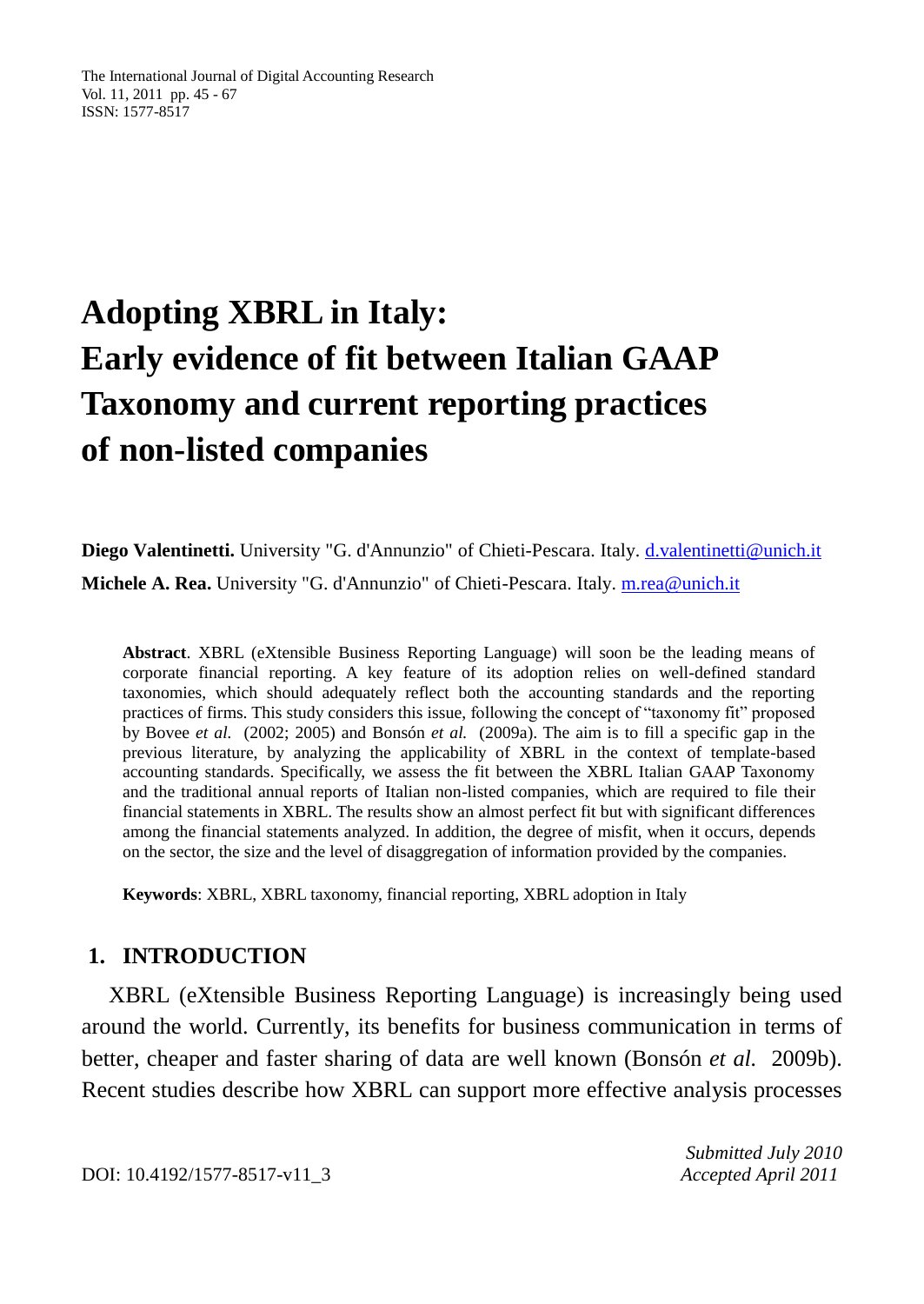and business reporting (Ghani *et al.* 2009; Marshall *et al.* 2010) and how it can affect users' perceptions and preferred reporting formats (Ghani *et al.* 2009). Furthermore, an up-to-date analysis of the XBRL literature reveals a steady interest in both the academic and practitioner contexts (Roohani *et al.* 2010).

At the first stage of its development, XBRL focuses on external financial reporting, and more specifically, on financial statements of firms. This requires a special effort in developing a set of standard elements to represent each item in financial reports (Debreceny and Gray 2001). According to Bovee *et al.* (2002), a financial reporting taxonomy can be defined as "a chart of accounts with agreedupon meanings, together with specified relations between the accounts". Additionally, more elements can be added to the taxonomies thanks to the extensibility of the language. In this sense, the extent of information that is retrievable from XBRL instance documents depends on the taxonomies used for tagging the data. Hence, it is necessary to assess the compliance of taxonomies both with accounting standards and with the financial reporting practices of firms.

This study considers the fit between XBRL standard taxonomies and accounting concepts of financial statements (Bovee *et al.* 2002; Bovee *et al.*  2005; Bonsón *et al.* 2009a). The aim is to fill a specific gap in the previous literature by analyzing the applicability of XBRL in the context of *template-based* standards. In particular, we assessed the fit between the XBRL Italian GAAP Taxonomy released in December 2008 and the traditional annual PDF reports of Italian non-listed companies, which are required to file their financial statements in XBRL as of 2009. The results show an almost perfect fit between the taxonomy and the financial items retrieved in Balance Sheets and Income Statements, while there is a considerable degree of misfit in Memorandum Accounts. In addition, the degree of misfit, when it occurs, depends on the sector, the size and the level of disaggregation of information provided by the companies.

The remainder of this paper is structured as follows. Section 2 focuses on XBRL taxonomies, which represent the framework of this study, and outlines the adoption of XBRL in Italy. Section 3 explains the research methods and the results obtained. Section 4 discusses the results and suggests some implications for future research studies.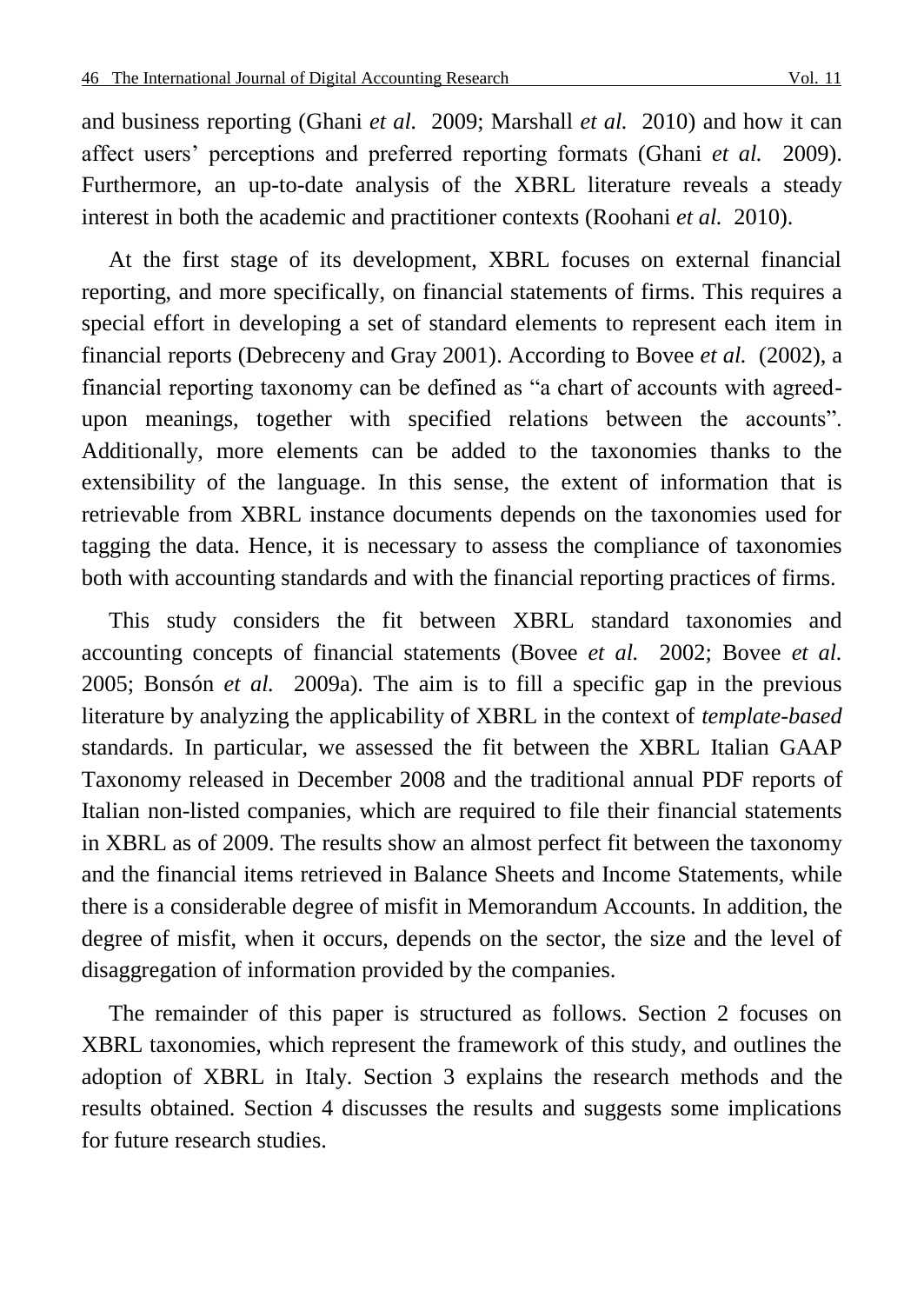## **2. BACKGROUND**

### **2.1 Literature review of XBRL taxonomies**

XBRL (eXtensible Business Reporting Language) is a computer meta-language for business reporting by firms. It aims to improve the communication of financial and business information, allowing a seamless flow of data across computers and thus facilitating the sharing of data by the users. Based on XML (*eXtensible Markup Language*), it allows computer applications to identify the data through a system of "tagging", that is, the process of assigning XBRL "tags" to financial data. The tags are computer readable and can be processed by the software for a variety of purposes using some XML-based standards that support the language<sup>1</sup>.

The most important standard is the XSD (*XML Schema Definition*), which allows the definition of the structure of XML documents. Specifically, it defines which elements can appear, the hierarchical order of the elements and their attributes, such as data type, default values and fix values, period type, etc. XLink (*XML Linking Language*) defines the relationships among the concepts and the relationship between those concepts and other external resources by using ―linkbases‖. Currently, XBRL uses the following linkbases: *definition linkbases* describe logical relationships between concepts, *calculation linkbases* define how elements are calculated, *presentation linkbases* define the relationships between the ways in which the concepts are ordered or nested, *label linkbases* provide human readable names in different languages for each element, and *reference linkbases* refer to external authoritative literature (such as laws or financial accounting practices). The XBRL elements used for tagging the data are structured into *taxonomies***,** whereas the business facts, once tagged, are reported in XBRL *instance documents*. A similar structure leads us to consider the relevant role of taxonomies that allow the codification of data in the XBRL format. The taxonomy tags "focus on representing data from traditional financial statements" (Marshall *et al.* 2010) and represent "the best substratum for expressing business information of all kinds for utilization by the numerous applications that companies and other organizations must use to manage this information‖ (Bonsón

<sup>&</sup>lt;sup>1</sup> See http://www.w3c.org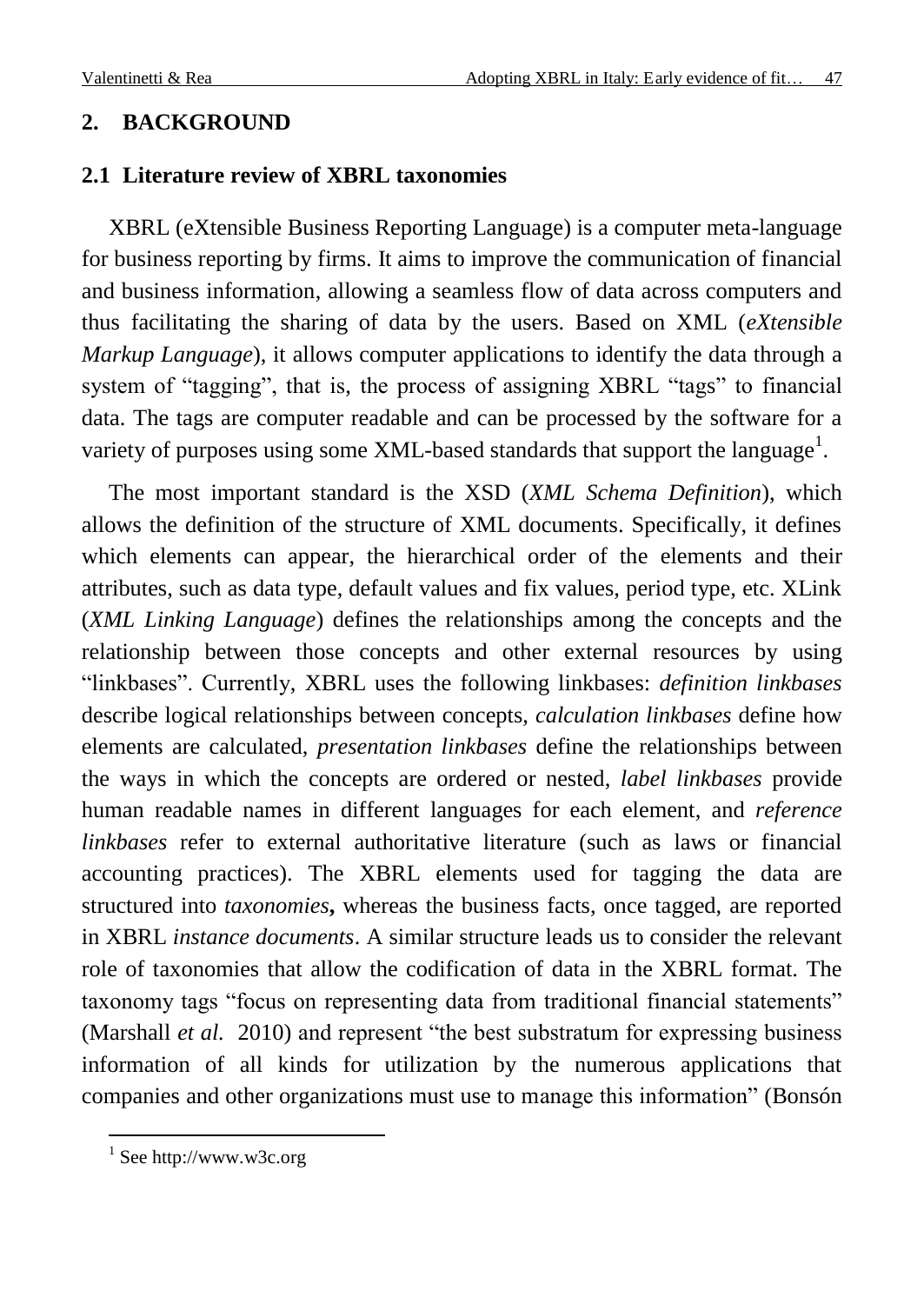*et al.* 2009c). In other words, the extent of information retrievable from XBRL instance documents depends on the taxonomies used for tagging the data. Additionally, companies can extend the standard taxonomies by using new tags ―to present their own information and tell their own story, as opposed to having data aggregators tell the story of them<sup>"</sup> (XBRL US 2010). Hence, the XBRL taxonomies are necessarily the core element in the future digital financial reporting of firms.

A considerable strand of the XBRL literature examines this issue, addressing several interesting research questions. According to Locke and Lowe (2007), the acceptance of taxonomies is a relevant challenge for the successful development and diffusion of XBRL. Debreceny *et al.* (2005) discuss a series of research implications of the development of XBRL taxonomies; specifically, they focus on the completeness of taxonomies, the factors that determine the adequacy of standard taxonomies and the role of extensions in the standard taxonomies. Baldwin *et al.* (2006) outline the potential impacts of XBRL on the quality of financial information in terms of a series of relevant characteristics<sup>2</sup>: consistency and comparability, reliability and accessibility, relevance, decision usefulness and transparency. They argue that XBRL may improve the quality of financial information by virtue of well-defined standard taxonomies and a radical increase in the degree of automation facilitated by those taxonomies. Other studies (Boritz and No 2003; Cohen *et al.* 2003; Lymer and Debreceny 2003; Boritz and No 2008; Plumlee and Plumlee 2008; Boritz and No 2009; Srivastava and Kogan 2009) consider the role of taxonomies for assurance on XBRL financial reporting, addressing the problem of data quality. In particular, Srivastava and Kogan (2009) develop a conceptual framework of assertions for providing assurance on XBRL instance documents. Four of these concern the taxonomies: the choice of appropriate XBRL taxonomies for drawing instance documents ("Proper *Taxonomies*"), the compliance of taxonomy extensions with all XML and XBRL rules ("Valid Taxonomy Extensions"), the appropriate introduction of new elements in XBRL taxonomy extensions ("*Proper Extension Elements*") and the

<sup>&</sup>lt;sup>2</sup> These characteristics are identified by FASB (1980): Quality Characteristics of Accounting Information. Statement of Financial Accounting Concepts No. 2. Financial Accounting Standard Board, Stamford.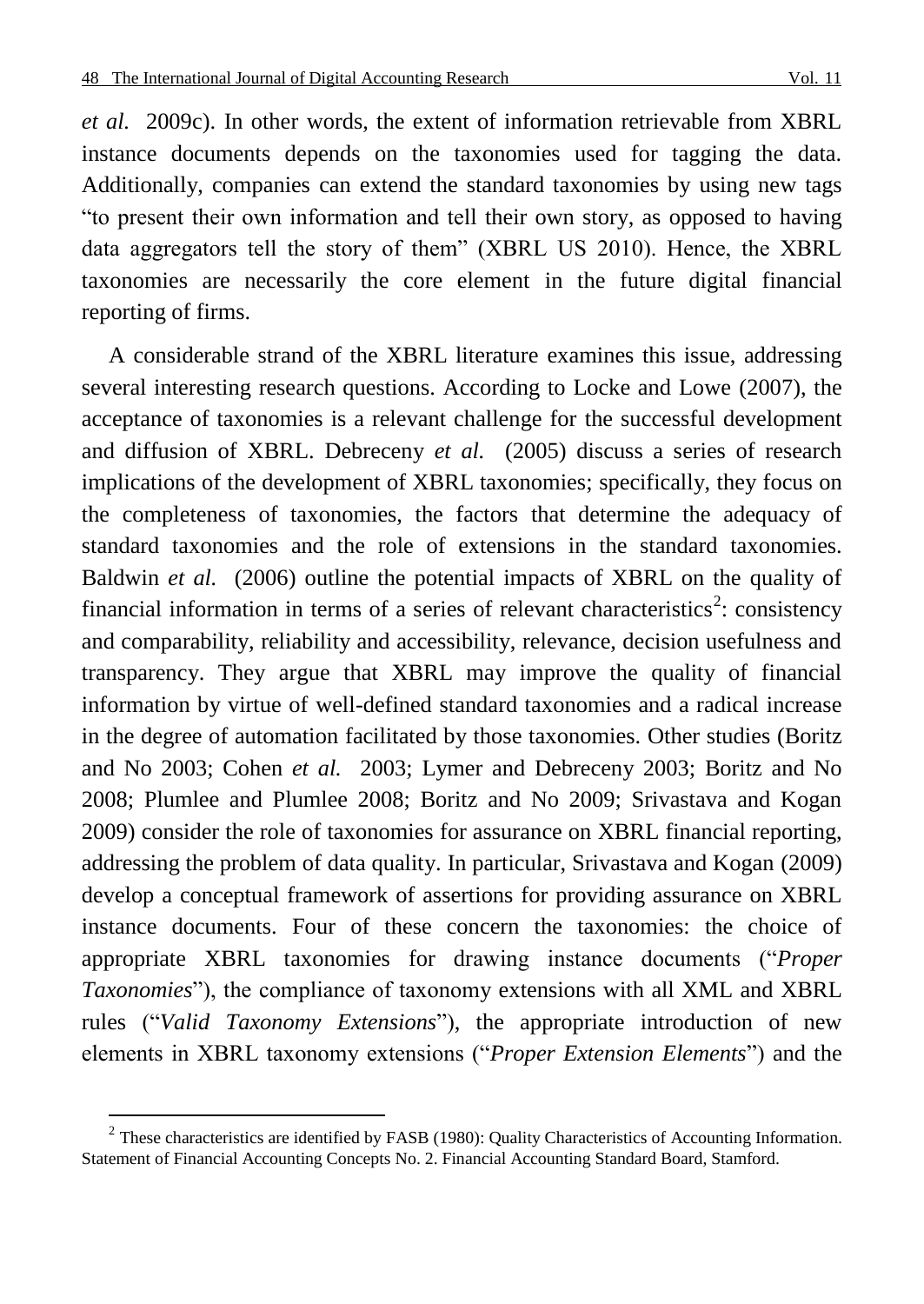appropriateness of linkbases in XBRL taxonomy extensions ("Proper *Linkbases*"). Along the same lines, Debreceny *et al.* (2010) state that the design and complexity of taxonomies may affect the data quality of instance documents.

A key feature of XBRL development for financial reporting is the standardization of financial information. According to Chang and Jarvenpaa (2005), "XBRL is expected to become the global data standard for financial statement information over the Internet". Similarly, Wagenhofer (2003) argues that the widespread adoption of XBRL will standardize both the format and the content of financial information. This is undoubtedly a very important issue for financial reporting and, more broadly, for accounting matters, in view of the global adoption of International Financial Reporting Standards. Similar considerations lead us to consider two interrelated aspects.

On one hand, the process of "translating" accounting standards into XBRL is a very relevant challenge; this task requires the development of well-structured taxonomies that accommodate existing reporting standards. In this context, many authors highlight the role of XBRL taxonomies in the standardization of financial reporting. In particular, Bonsón (2001) analyzes the role of XBRL in the European Union, combined with the adoption of the International Financial Reporting Standards (IFRS); he describes the advantage of having a unique framework for financial reporting: this allows us to define a standard XBRL taxonomy, including a unique set of element names and a different set of element labels for each language. It also allows us to use the alternative accounting valuation methods granted by the IFRS. Bonsón *et al.* (2009a) state that the IFRS-GP Taxonomy, which is itself based on IFRS, constitutes a common platform for the use of XBRL. Similarly, Efendi *et al.* (2009) argue that XBRL, in conjunction with IFRS, could have a positive effect on accounting and financial reporting worldwide. Moreover, XBRL usage could encourage firms to report under a single GAAP worldwide (Wagenhofer 2003). Hence, we can state that a strong relationship between XBRL taxonomies and the accounting standards is required. This task primarily involves the standard setters, which have to ―convert‖ the accounting rules that they issue into a comprehensive set of XBRL tags (i.e., into standard taxonomies).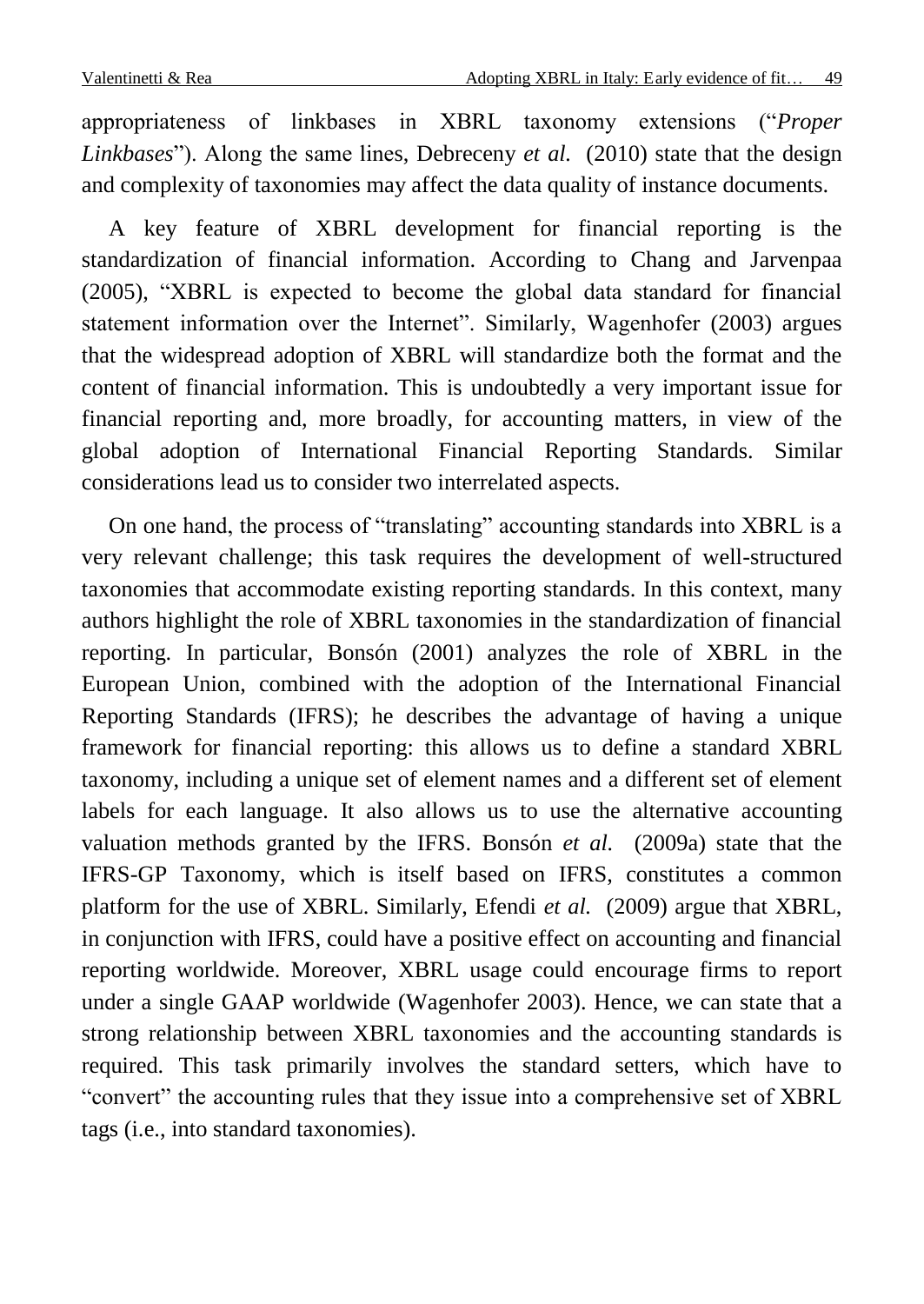On the other hand, the diffusion of XBRL in financial reporting cannot ignore the reporting needs of firms; these firms are the first users of XBRL because they have to tag each concept of their financial accounts. Therefore, the taxonomies should be able to accommodate financial reporting practices to meet user demands at the country, industry or firm level (Debreceny and Gray 2001; Bovee *et al.*  2005; Debreceny *et al.* 2005; Baldwin *et al.* 2006).

In the academic literature, two main empirical studies consider these two aspects in conjunction: the concept of "fit" between XBRL taxonomies and financial reporting concepts; the aim is to investigate whether a standard XBRL taxonomy adequately reflects the financial reporting practices of firms. Bovee *et al.* (2002) assessed the year 2000 version of the XBRL taxonomy for financial reporting by commercial and industrial (C&I) firms under U.S. GAAP. The results show a good fit overall, even though some of the significant differences observed across financial statements and industries suggest the need to develop industry-specific extensions to the taxonomy. A similar study was conducted by Bonsón *et al.* (2009a) with the aim of detecting whether the IFRS-GP Taxonomy adequately covers European companies' reporting practices. Their findings show that the account items disclosed by the sample companies are largely covered by the Taxonomy; among the divergences that occurred, however, a higher degree of misfit was observed for the financial and insurance sector and for Statements of Changes in Equity, which confirms that this degree depends on the sector of the firms and the type of financial statement. However, these studies focus on *principle-based* standards, which offer guidelines and then allow a certain flexibility in the presentation of financial statements. The analysis of the level of misfit between financial reporting practices and the taxonomies can be understood as a suggestion for the further evolution of the taxonomies. However, to date, there is a lack of studies of *template-based* standards. Therefore, the possible misfits can indicate not only a possible evolution of the taxonomies but also a call for compliance with the standards by the accounting managers. In this context, the Italian case is very convenient because the mandatory filing of annual reports in XBRL is organized according to a XBRL taxonomy that reflects a set of *templatebased* accounting requirements. For this reason, before presenting our research question, we provide a brief outline of the adoption of XBRL in Italy.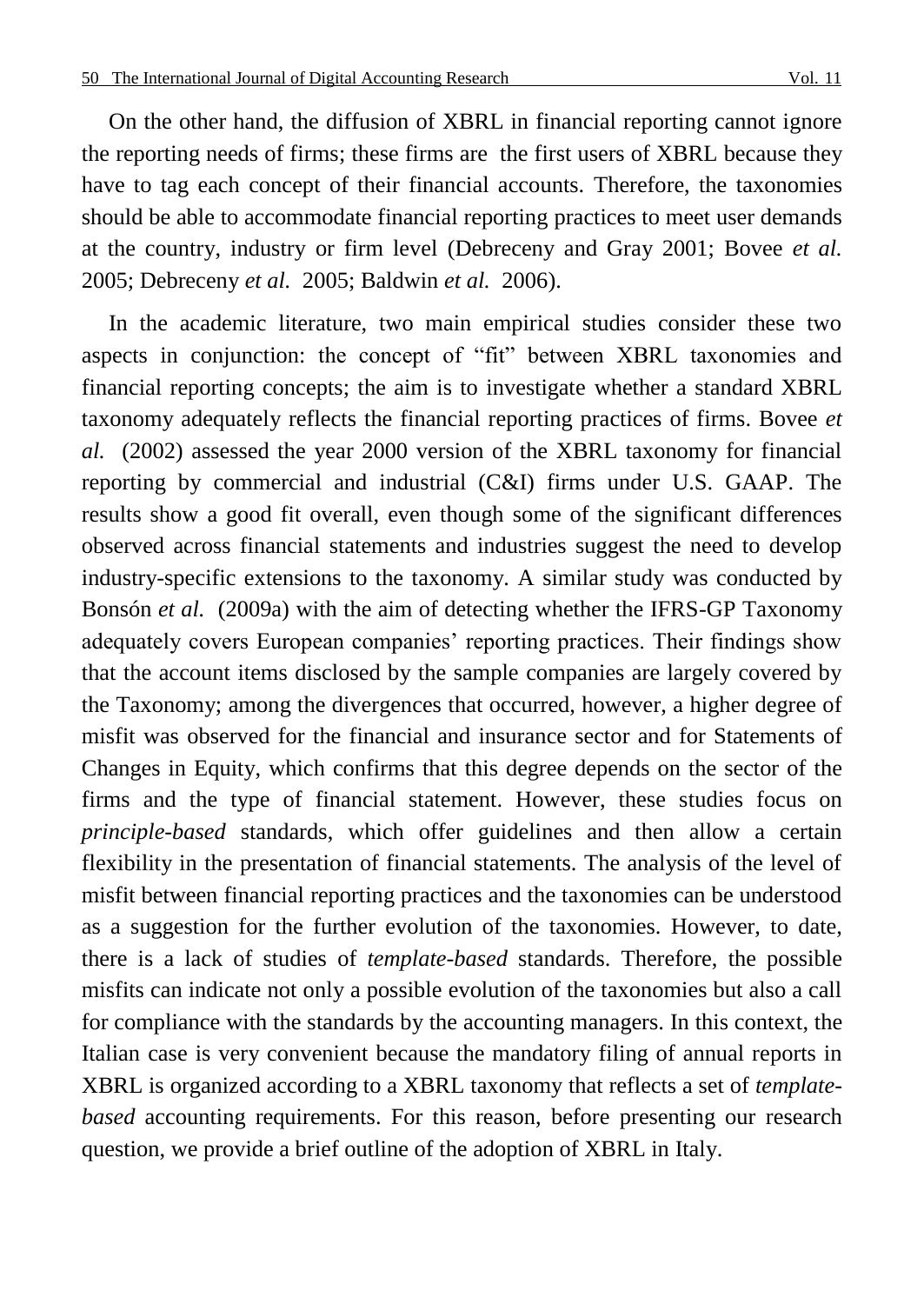# **2.2 XBRL adoption in Italy**

In recent years, XBRL has attracted widespread interest in Italy owing to the cooperation of several entities in the financial community. In September 2006, the "XBRL Italy" Association was established with the aim of supporting the standardization and modernization of financial communication; subsequently, in May 2007 the association obtained the status of Italian jurisdiction from the  $XBRL$  International Consortium<sup>3</sup>. Several working groups were set up within the organization; among these, a specific task force designed the first XBRL taxonomy based on Italian GAAP for limited companies that do not apply the International Financial Reporting Standards (IFRS). Using that taxonomy and an *ad hoc* tool, a voluntary filing of financial statements in XBRL format was promoted by the Italian Business Register of Firms in May 2006. The testing has been useful for at least two reasons. First, it allowed them to identify the common errors retrieved in each instance document, providing important feedback on the accuracy of tagged data<sup>4</sup>. Second, participants had a great opportunity to familiarize themselves with XBRL in view of the imminent compulsory filing of financial statements in XBRL format.

At the same time, a legislative bill (Law No. 248 of August 4, 2006) proposed the adoption of XBRL for most mandatory filings of firms. Finally, a Prime Ministerial Decree issued on December 10, 2008, provided for the compulsory filing of financial statements in XBRL format for the limited companies that do not apply the International Financial Reporting Standards (IFRS). Banking and insurance companies are not involved. Specifically, the rule applies to financial statements drawn according to the Italian accounting principles based on Civil Code requirements<sup>5</sup>. Three documents are involved: the Balance Sheet, the Income Statement and the Memorandum Accounts<sup>6</sup>. For this purpose, a standard

<sup>&</sup>lt;sup>3</sup> See http://www.xbrl.org/it/

<sup>&</sup>lt;sup>4</sup> The numbers of XBRL instance documents voluntarily filed by the firms have increased over the years: 34 instance documents in 2006, 905 instance documents in 2007 and more than 9000 instance documents in 2008.

<sup>&</sup>lt;sup>5</sup> The number of companies involved in mandatory filing is more than 900.000.

<sup>&</sup>lt;sup>6</sup> The Memorandum Accounts chart is a particular document (not compulsory) to be disclosed at the foot of the Balance Sheet. It shows the so called "minor accounts," such as guarantees granted, commitments, risks, etc.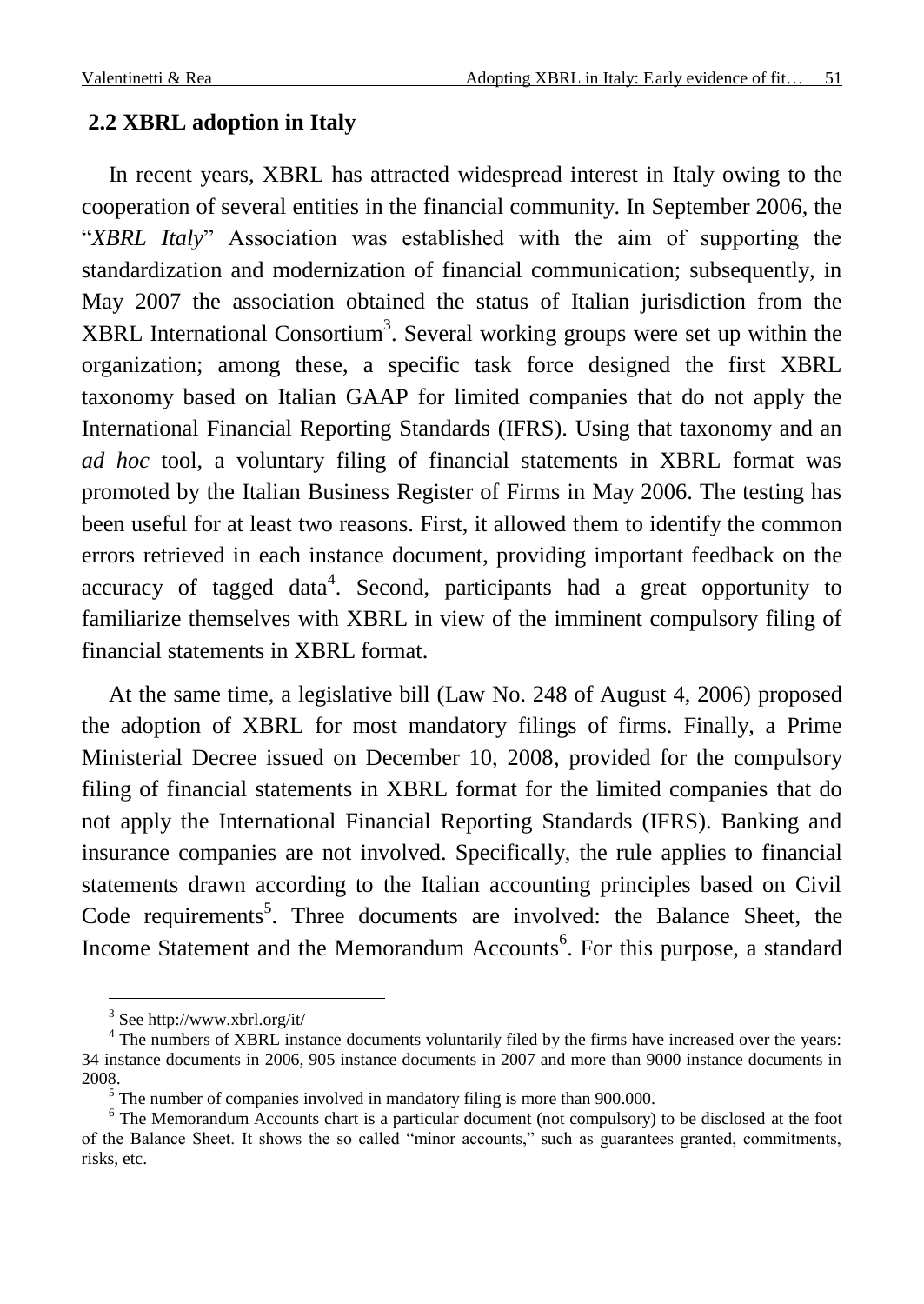taxonomy<sup>7</sup> was officially released on February 16, 2009; thus, the first application of XBRL mandatory filing included the ongoing financial year from December 31, 2008 and closed after February 16, 2009.

# **2.3 Research question and hypotheses**

This survey aims to assess the fit between the traditional annual reports of Italian non-listed companies and the Italian GAAP Taxonomy released for XBRL mandatory filing in Italy. This Taxonomy reflects the annual accounts layout established by the Italian Civil Code $8$  for non-listed limited companies, which means that the annual account regulations provide a rigid schema for the content of the financial statements. Specifically, art. 2424 and 2425 provide, respectively, a mandatory hierarchical structure for the accounting items of Balance Sheet and Income Statement<sup>9</sup>. However, the article 2423*ter* grants some derogations of the mandatory outlines under certain conditions: a) the subdivision of the items, without the elimination of the comprehensive amount; b) the grouping of the items, when their amounts are insignificant for the "clarity" and "true and fair view‖ principles; and c) the addition of new items, when certain information cannot be included in the provided items. These options allow a "flexible zone" for corporate managers preparing the mandatory annual reports; for that reason, these discretionary elements are not included in the taxonomy. In light of this situation, our purpose is to investigate the fit between the taxonomy and the reporting practices of the companies to examine the extent to which they satisfy the reporting requirements. The research question is as follows:

**RQ**: *To what extent are Italian non-listed companies satisfying the reporting requirements expressed by the Italian GAAP Taxonomy?*

This is a very relevant question because the degree of fit allows us to assess how the companies are applying the reporting requirements. Specifically, it is possible to identify the extent to which the firms use the flexible zone granted by the Italian regulation. In this case, two particular situations can occur. On one

 $\overline{a}$ 

<sup>7</sup> See http://www.xbrl.org/it/nmpxbrl.aspx?id=271

<sup>&</sup>lt;sup>8</sup> The Italian Civil Code provides the regulations for the annual accounts of limited companies in a specific section, entitled "On annual accounts", from article 2423 to article 2435*bis*.

 $9$  The art. 2424, related to the Balance Sheet, also provides the content of Memorandum Accounts.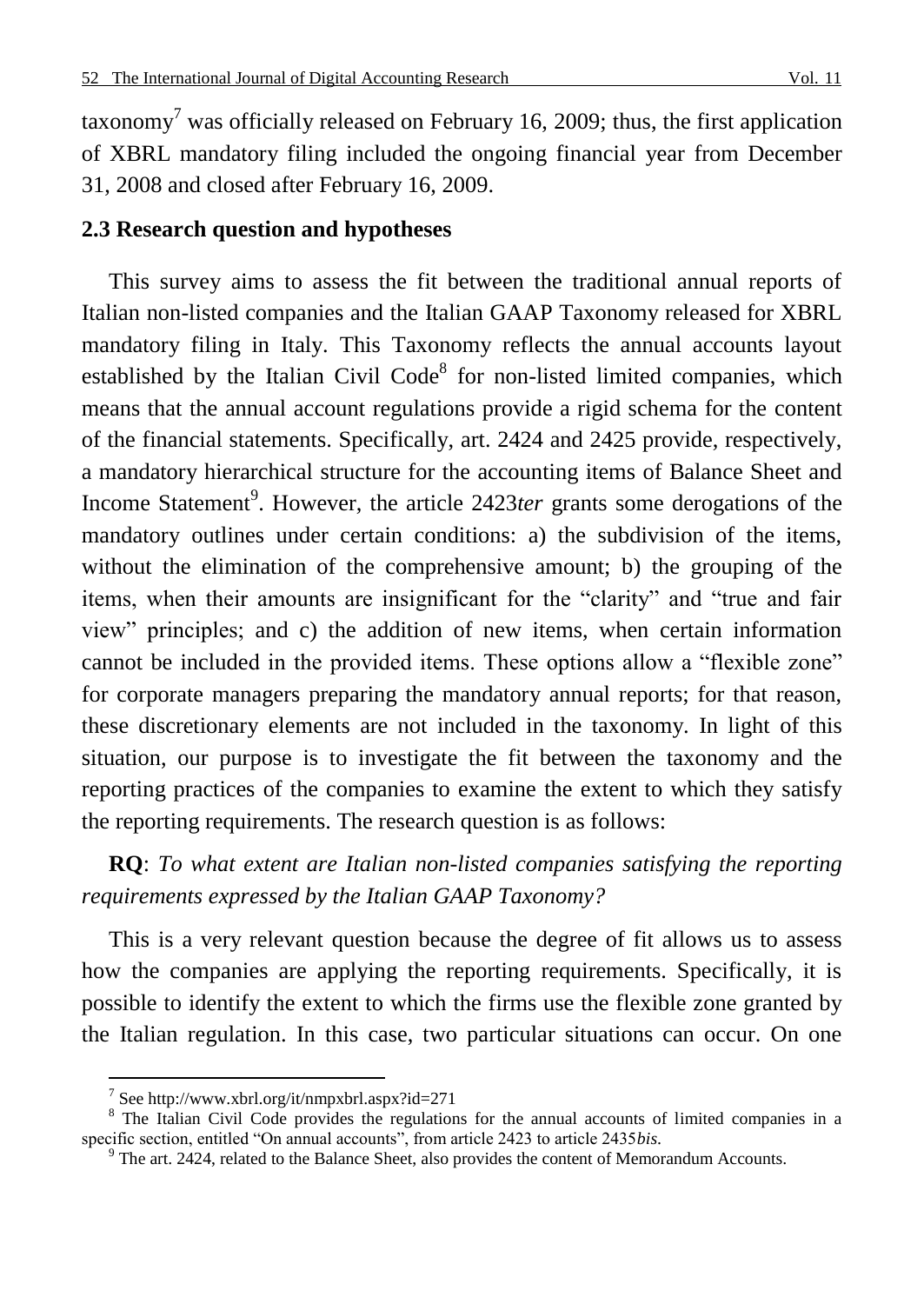$\overline{a}$ 

hand, the subdivision of the items and the addition of new items represent a situation in which the firms prefer to report more disaggregated information than the core schema provided by the regulation and the Taxonomy. On the other hand, the grouping of items represents a situation in which the firms prefer to report less disaggregated information than the core schema. This paper aims to consider these possible situations and to analyze the behavior of companies in applying the taxonomy. The practices of subdivision and addition of new items, in fact, can justify the definition of some private extensions because certain companies need to report financial information in a more disaggregated form than the rigid schema of the taxonomy. The grouping of the items can represent a loss of information identified by the Taxonomy. Reasonably, both of the situations depend on the particular characteristics of the companies, which can affect the level of disaggregation of the information provided. The goal is also to ascertain empirically which factors can explain the difference between the levels of disaggregation. For this purpose, the following hypotheses have been stated on the basis of the most relevant explanatory factors identified in the previous literature.

Several studies reveal that the industry sector affects the amount of information provided by companies (Armenic and Maiocco 1981; Bazley *et al.* 1985; Bonsón and Escobar 2002; Bonsón and Escobar 2006). A relevant reason is that companies belonging to the same sector need to acquire legitimacy and a particular corporate image from their specific environment, so they prefer to adopt similar reporting practices. This leads to the first hypothesis:

**H1**: *The level of disaggregation of the financial information provided by companies depends on their sectors.*

Fourteen dichotomous variables have been created to represent the different industrial sectors according to the *"Industry Classification Benchmark*" (ICB) system $^{10}$ .

The size of the company is another relevant variable that is widely studied in the accounting literature as an explanatory factor for the extent of financial

<sup>10</sup> The *Industry Classification Benchmark* is a single standard defining the industry classification system actually adopted by the FTSE and Dow Jones Indexes. See http://www.icbenchmark.com/index.html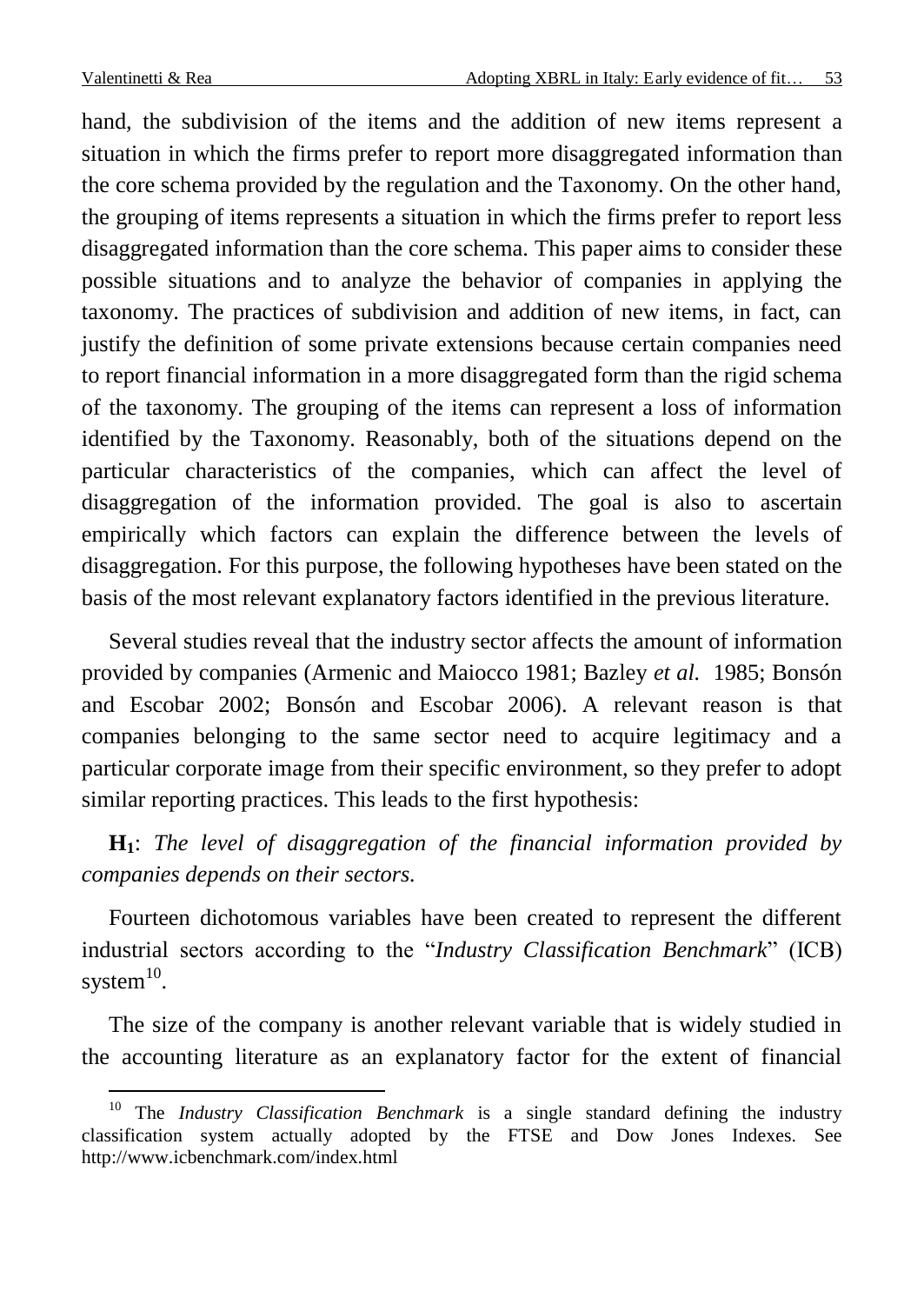disclosure (Chow and Wong-Boren 1987; Lang and Lundholm 1993; Mckinnon and Dalimunthe 1993; Aitken *et al.* 1997; Adams and Hossain 1998; Craven and Marston 1999; Craven and Otsmani 1999). The positive relationship seems to be justified by the low costs sustained by the larger companies for preparing and disclosing voluntary information. Furthermore, the largest companies have to satisfy a higher number of stakeholders, who require more information. This leads to the second hypothesis:

**H2**: *The level of disaggregation of the financial information provided by companies depends on their size.*

The value of the logarithm of the total assets has been considered as a proxy for company size.

According to the relevant accounting literature, the type of audit can also affect the disclosure practices of the firms. Specifically, the common subdivision of auditing firms into the Big  $4^{11}$  and the non-Big 4 seems to be relevant based on several studies (Wallace *et al.* 1994; Wallace and Naser 1995; Camfferman and Cooke 2002). This leads to the third hypothesis:

**H3**: *The level of disaggregation of the financial information provided by companies depends on the type of audit.*

A dichotomous variable has been created to identify which companies were audited by one of the Big 4.

Lastly, we aim to investigate in depth the level of disaggregation of the information, simultaneously considering the dichotomy "subdivision and addition of new items — grouping of items" explained in our framework. In other words, we ask whether the tendency to provide more disaggregated information for some items is negatively associated with the tendency to provide less disaggregated information for other items. This leads to the fourth hypothesis:

**H4**: *Companies providing information that is more disaggregated than the taxonomy for certain items are prone to avoiding the disclosure of less* 

 $\overline{a}$ 

<sup>&</sup>lt;sup>11</sup> The so-called "Big 4" audit companies are Deloitte, PricewaterhouseCoopers, Ernst & Young and KPMG.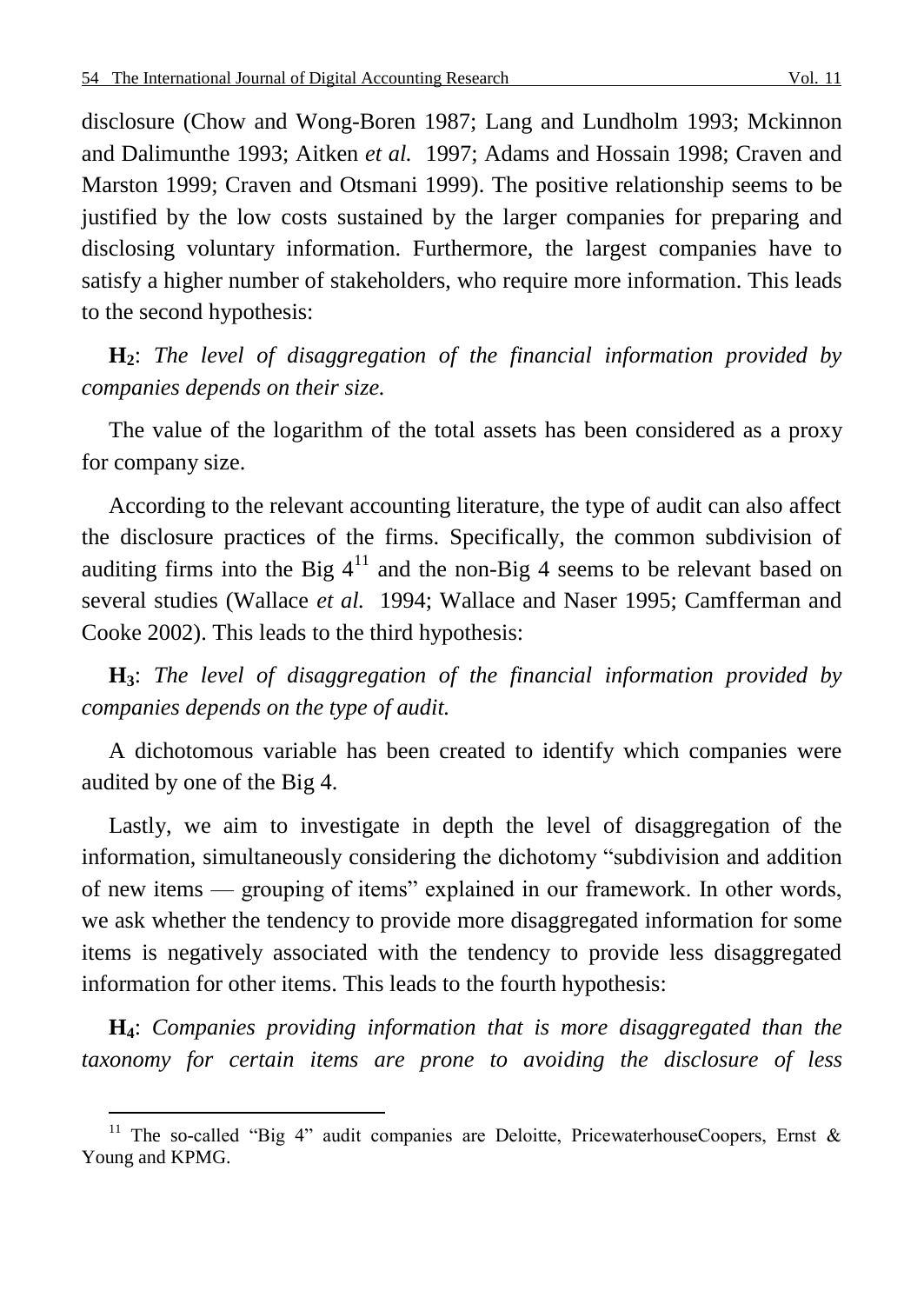$\overline{a}$ 

#### *disaggregated information for other items in the same report.*

The variables created for the evaluation of the hypotheses will be presented in the next section.

## **3. RESEARCH METHOD AND RESULTS**

To assess the fit between the XBRL Italian GAAP Taxonomy and the traditional annual reports of Italian non-listed companies, we extended the procedure employed by Bovee *et al.* (2002; 2005) and later by Bonsón *et al.*  (2009a). Specifically, we compared each line item of the financial statements analyzed, in PDF format, with the XBRL elements of the taxonomy; this procedure aims to determine, for each financial concept reported in the financial statements, the appropriate XBRL tag that could be assigned. In this way, it is possible to verify, as a first step, the goodness of the fit between the taxonomy and the reporting practices of the companies. The deviations that occurred were collected as *Elements for Special Attention* (ESA); this variable indicates the number of financial statement elements without a direct counterpart in the taxonomy. A positive value indicates the absolute number of misfits noticed, whereas a value of zero indicates a perfect fit (no misfit noticed). To obtain a proportion, the variable ESA was divided by the total number of line items comprising each financial statement<sup>12</sup>. The new variable obtained (PROP) indicates the degree of misfit between the taxonomy and the financial statements analyzed.

The following step of the study was to analyze the misfits observed to investigate the nature of each misfit. For this purpose, based on Bovee *et al.*  (2002), we catalogued the ESA collected into three groups:

- *Firm Specific*, which are idiosyncratic financial statement items containing firm or industry specific detail;
- *Grouped*, which are the financial statement items that map to several taxonomy tags;

 $12$  This means that the denominator of the calculation is not a constant because it depends on the number of line items that comprise the financial statements of each company analyzed.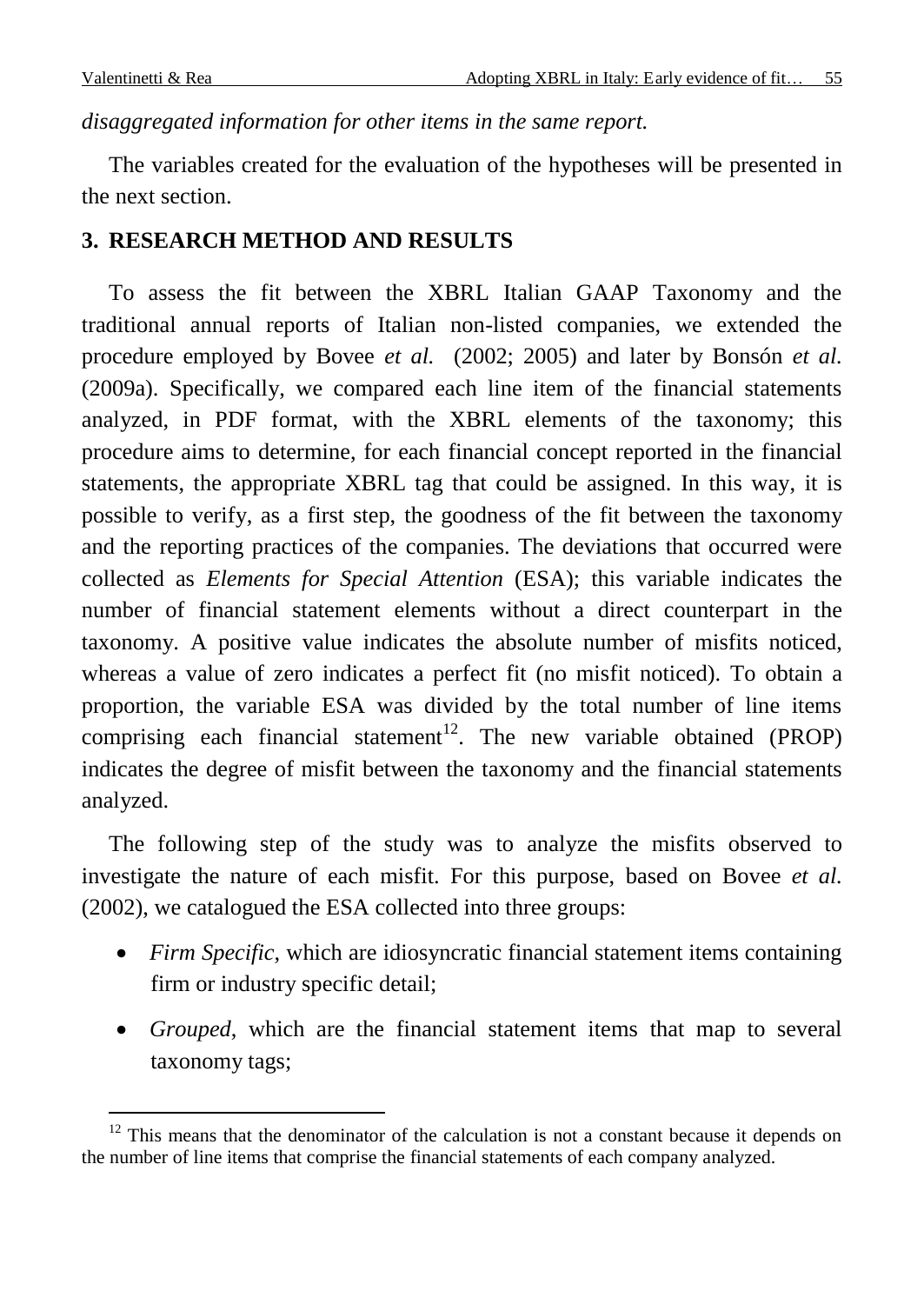*New Tags*, which are the financial statement items retrieved by a significant number of companies that do not have a corresponding taxonomy tag.

It is evident that the first and the third classes of ESA (*Firm Specific* and *New Tag*) indicate the number of items that are more disaggregated than the taxonomy tags; the second class (*Grouped*) indicates the number of items that are less disaggregated than the taxonomy tags. On the basis of this framework, we have created a new variable to evaluate the level of disaggregation of the information provided by the companies when compared with the Italian GAAP Taxonomy:

 $DIS_{PROP} = \frac{Firm\,Specific + New\,Tags}{total\,items}$ 

where Dis PROP stands for "Disaggregated PROP". This variable indicates the additional information that can be retrieved from the financial statements because of the reporting details provided by the companies. For the same reason, the *Grouped* items were transformed and renamed as Constr\_PROP to identify the proportion of accounting items that were less disaggregated ("constricted") than the taxonomy schema. Both of these variables will be used to estimate empirically which factors can affect the level of disaggregation of the reporting practices of the Italian non-listed companies.

#### **3.1 Sampling and tagging process**

 $\overline{a}$ 

The analysis was conducted on a random sample of Italian non-listed companies registered at the Italian Business Register of Firms. We selected an optimum sample of 268 companies (confidence level of 90% and maximum admissible error of 5%) that compile their financial statements according to the Italian Civil Law  $\text{GAP}^{13}$ . From the original sample, we deleted 4 companies that were in winding-up, obtaining a final sample of 264 companies. Then we retrieved, for each company in the sample, the three main documents of the financial statements produced at the end of the year 2008: the Balance Sheet, the

<sup>&</sup>lt;sup>13</sup> In this analysis, we did not consider three categories of accounts provided for Italian financial reporting regulation: abridged annual accounts, simplified annual accounts and consolidated annual accounts. For these accounts, in fact, specific tags are provided in the Taxonomy.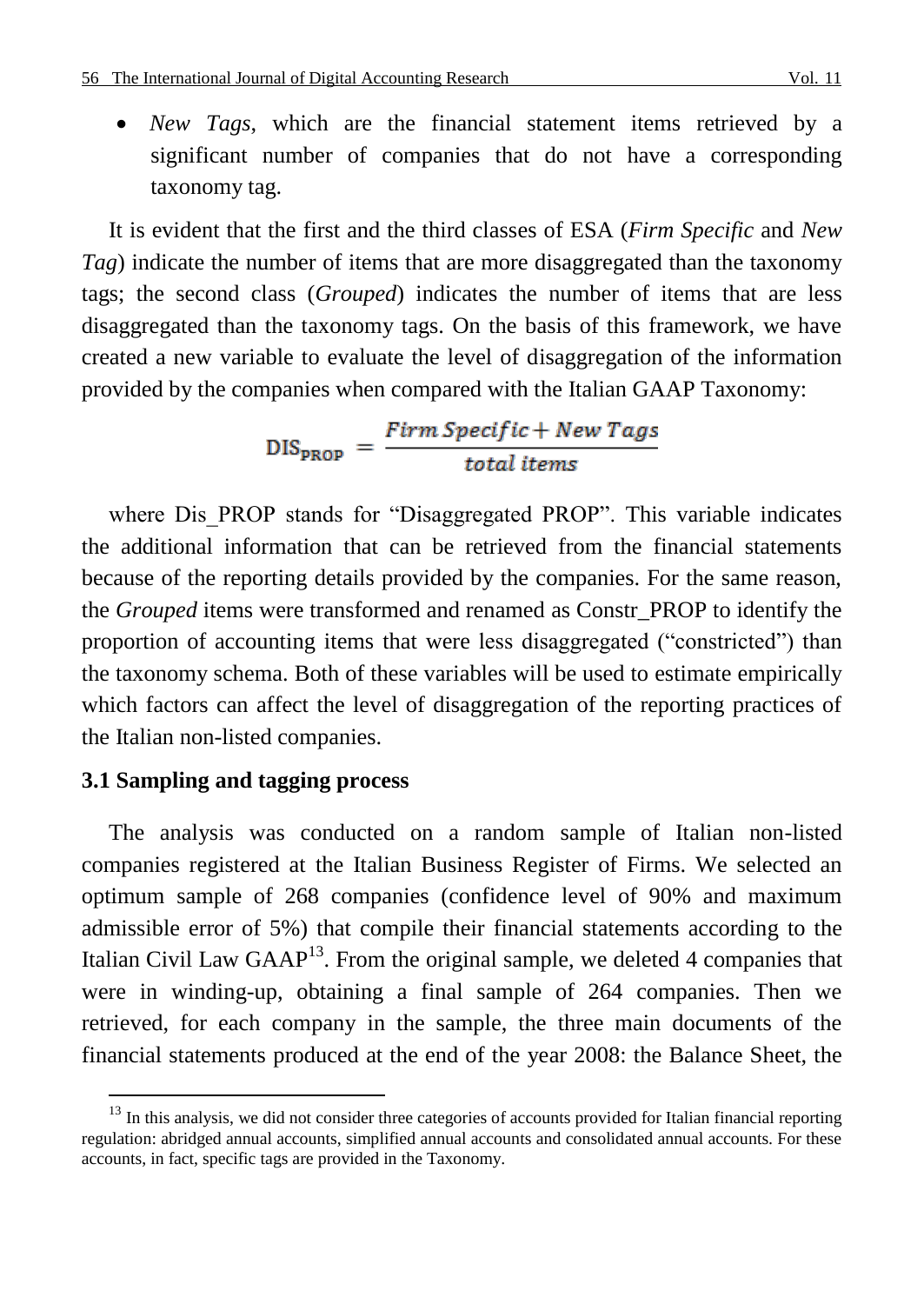Income Statement and the Memorandum Accounts. The documents were extracted from a database<sup>14</sup> comprising the financial statements (in PDF format) officially filed by the companies and submitted to the Italian Registry of Business Enterprises; in this way, we preserved the original formatting of each financial statement.

The tagging process followed a keynote rule: it was based on the meaning rather than the word form of each financial account disclosed, so we did not consider abbreviations of accounts or the absence of alpha-numerical codification of the items as ESA. Rather, we considered all of the items related to the hierarchical structure of each financial statement (*macro-classes*, *classes*, *items*, *sub-items*), including all of the headings and totals disclosed. Any items with amounts equal to zero were not considered, unless they had a value other than zero in the previous year<sup>15</sup>. The tagging process was performed by only one person to provide a high degree of consistency.

## **3.2 Results**

 $\overline{a}$ 

As a first overview, Table 1 shows the descriptive statistics of the ESA and PROP per firm. Both variables have a positive value, indicating the presence of misfit. In particular, the mean value of PROP per firm (4.84%) indicates a very good fit between the taxonomy and the financial accounts of firms. Furthermore, if we consider the PROP per financial statements (Table 2), we notice an almost perfect fit for Balance Sheet and Income Statement (only 4.12% and 3.85% misfit, respectively), whereas the Memorandum Accounts have a consistent degree of misfit (32.52%).

|               |     | Mean    | Std. Deviation | Minimum   | Maximum |
|---------------|-----|---------|----------------|-----------|---------|
| ESA per Firm  | 264 | 7.19    | 14.943         |           | 141     |
| PROP per Firm | 264 | 0.04842 | 0.077859       | $0.000\,$ | 0.530   |

| Table 1: Descriptive Statistics of ESA and PROP per Firm |  |  |
|----------------------------------------------------------|--|--|
|----------------------------------------------------------|--|--|

<sup>&</sup>lt;sup>14</sup> The database is AIDA – Bureau van Dijk. See http://www.bvdep.com/it/AIDA.html

<sup>&</sup>lt;sup>15</sup> During the tagging process, in fact, we noticed that some companies prefer to disclose only the items with values other than zero, whereas others prefer also to disclose the items with amounts equal to zero. Because the denominator of PROP is represented by the total number of items in each financial statement, we decided to consider only the items with values other than zero, in order to maintain consistency in the calculation of PROP.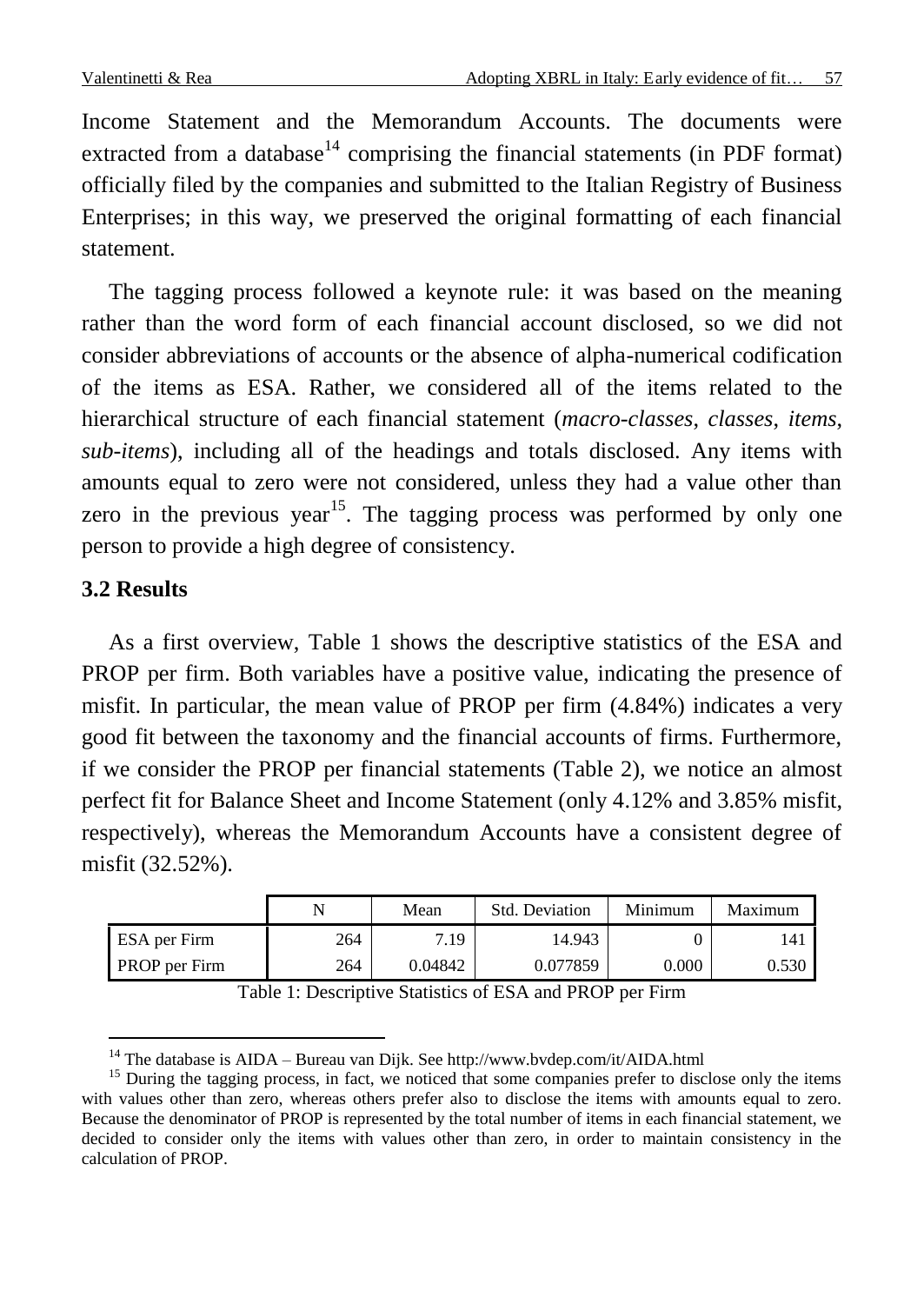|                                                                                   | N             | Mean    | Std. Deviation | Minimum | Maximum |  |
|-----------------------------------------------------------------------------------|---------------|---------|----------------|---------|---------|--|
| PROP per BS                                                                       | 264           | 0.04124 | 0.071658       | 0.000   | 0.451   |  |
| PROP per IS                                                                       | 264           | 0.03853 | 0.093189       | 0.000   | 0.636   |  |
| PROP per MA                                                                       | $174^{\rm a}$ | 0.32527 | 0.209088       | 0.000   | 1.000   |  |
| a Ninety companies did not present the Memorandum Accounts. It is not compulsory. |               |         |                |         |         |  |

Table 2: Descriptive Statistics of PROP per Financial Statement

An in-depth examination of PROP collected allows us to explain more clearly the types of misfit that occurred. As shown in Table 3, there is a clear prevalence of mean values for *Firm Specific* and *New Tag* items. The statistics of PROP per type and financial statement (Table 4) confirm this evidence. Moreover, Memorandum Accounts again have the highest values of misfit.

|                      | Mean   | Std. Deviation | Minimum | Maximum |
|----------------------|--------|----------------|---------|---------|
| <b>Firm Specific</b> | 0.0299 | 0.07211        | 0.00    | 0.53    |
| Grouped              | 0.0051 | 0.00652        | 0.00    | 0.03    |
| New Tag              | 0.0135 | 0.02186        | 0.00    | 0.19    |

Table 3: Descriptive Statistics of PROP per Type

In summary, as a first general approach, these results show that the reporting practices of the Italian non-listed companies seem to be more disaggregated than the Italian GAAP Taxonomy. Hence, on the basis of our framework, we have calculated our variable of interest by adding the *Firm Specific* items to the *New Tag* items. The descriptive statistics of Disaggregated PROP (Table 5) show a mean value of 4.34% per firm. Furthermore, the mean values for the Balance Sheet and the Income Statement are quite low (4.1% and 3.30%, respectively), whereas the Memorandum Accounts have a higher value (17.78%).

|             |                      | <b>Balance Sheet</b> | Income<br>Statement | Memorandum<br>Accounts |
|-------------|----------------------|----------------------|---------------------|------------------------|
| <b>PROP</b> | <b>Firm Specific</b> | 0.0745               | 0.1250              | 0.2360                 |
|             | Grouped              | 0.0115               | 0.0195              | 0.3054                 |
|             | New Tags             | 0.0331               | 0.0348              | 0.3129                 |

Table 4: PROP per Type and Financial Statement (means)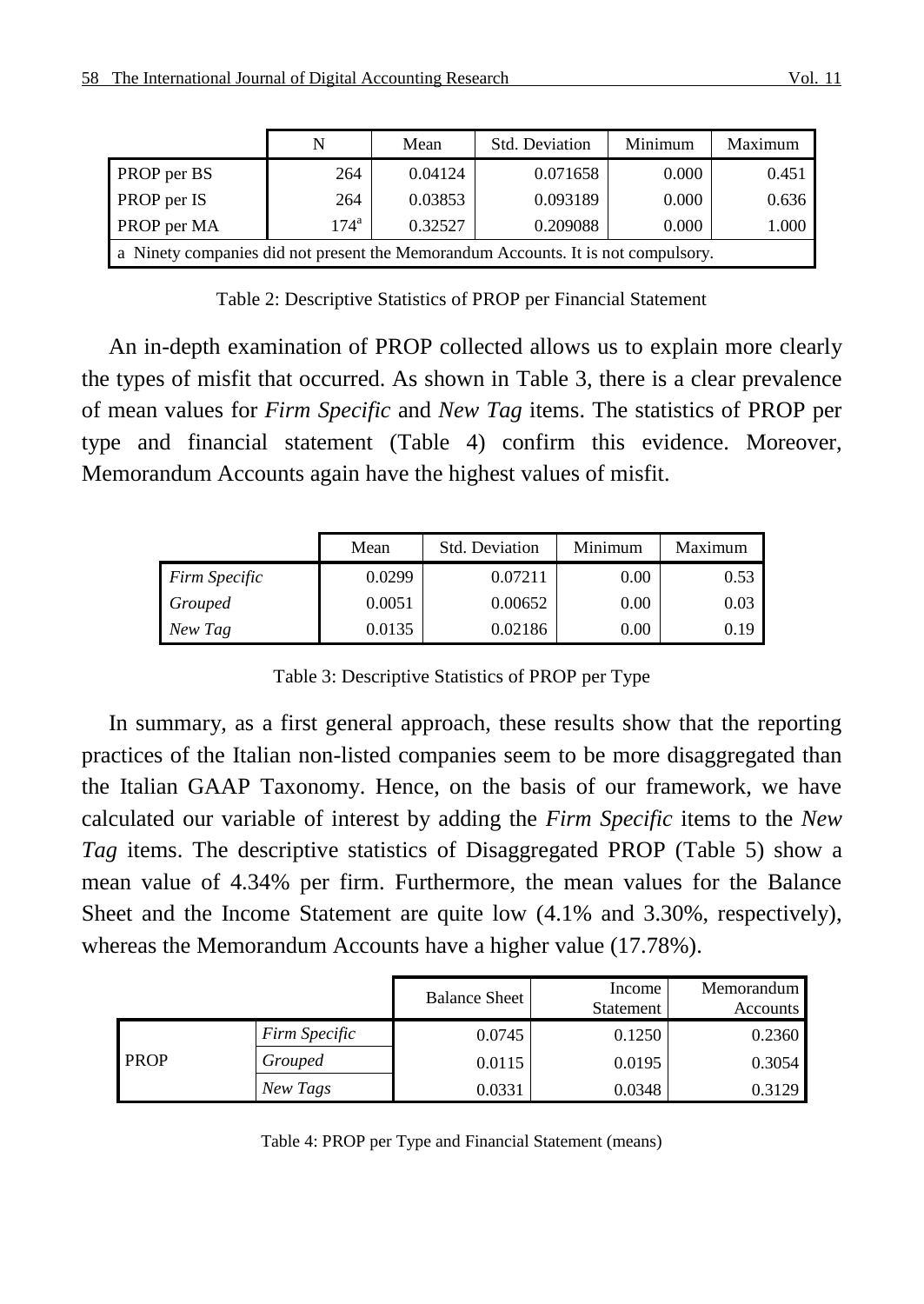|                   | Mean   | Std. Deviation | Minimum | Maximum |
|-------------------|--------|----------------|---------|---------|
| Dis_PROP per Firm | 0.0434 | 0.07858        | 0.00    | 0.53    |
| Dis_PROP per BS   | 0.0410 | 0.07166        | 0.00    | 0.45    |
| Dis_PROP per IS   | 0.0330 | 0.09358        | 0.00    | 0.64    |
| Dis_PROP per MA   | 0.1778 | 0.20314        | 0.00    | 0.92    |

Table 5: Descriptive Statistics of Disaggregated PROP

At this point, we focus the analysis on the Memorandum Accounts chart. All of the descriptive statistics reveal a clear prevalence of misfit in that document, considering the degree of PROP per firm, the degree of PROP per type and the degree of Dis\_PROP. Then, according to the hypothesis formulated above, the next goal is to analyze whether the level of disaggregation of information provided by the companies in that document depends on some explanatory factors. For this purpose, we have created a multiple regression model taking those factors into account as independent variables and considering the Disaggregated PROP of Memorandum Accounts as the dependent variable. The model is defined as follows:

*Dis\_PROPi =*  $\alpha$  *+ β1AUTOMOBILES + β2BASIC\_RESOURCES + β3CHEMICALS + β4CONSTRUCTION\_MATERIALS + β5FOOD\_BEVERAGES + β6HEALTH\_CARE + β7INDUSTRIAL\_GOODS + β8MEDIA + β9PERSONAL\_HOUSE\_GOODS + β10REAL\_ESTATE + β11RETAIL + β12 TECHNOLOGY + β13 TRAVEL\_LEISURE + β14UTILITIES + γ LOG(TOTAL\_ASSETS) + π AUDIT\_BIG4 + θ Constr\_PROP + ε*

where:

| $\mathbf{i}$            | denotes the firms                                                   |
|-------------------------|---------------------------------------------------------------------|
| $\beta$ 1 to $\beta$ 14 | denote the coefficients associated with the sectors                 |
| γ                       | denotes the coefficient associated with the size                    |
| π                       | denotes the coefficient associated with the type of audit           |
| $\theta$                | denotes the coefficient associated with the Constricted PROP for MA |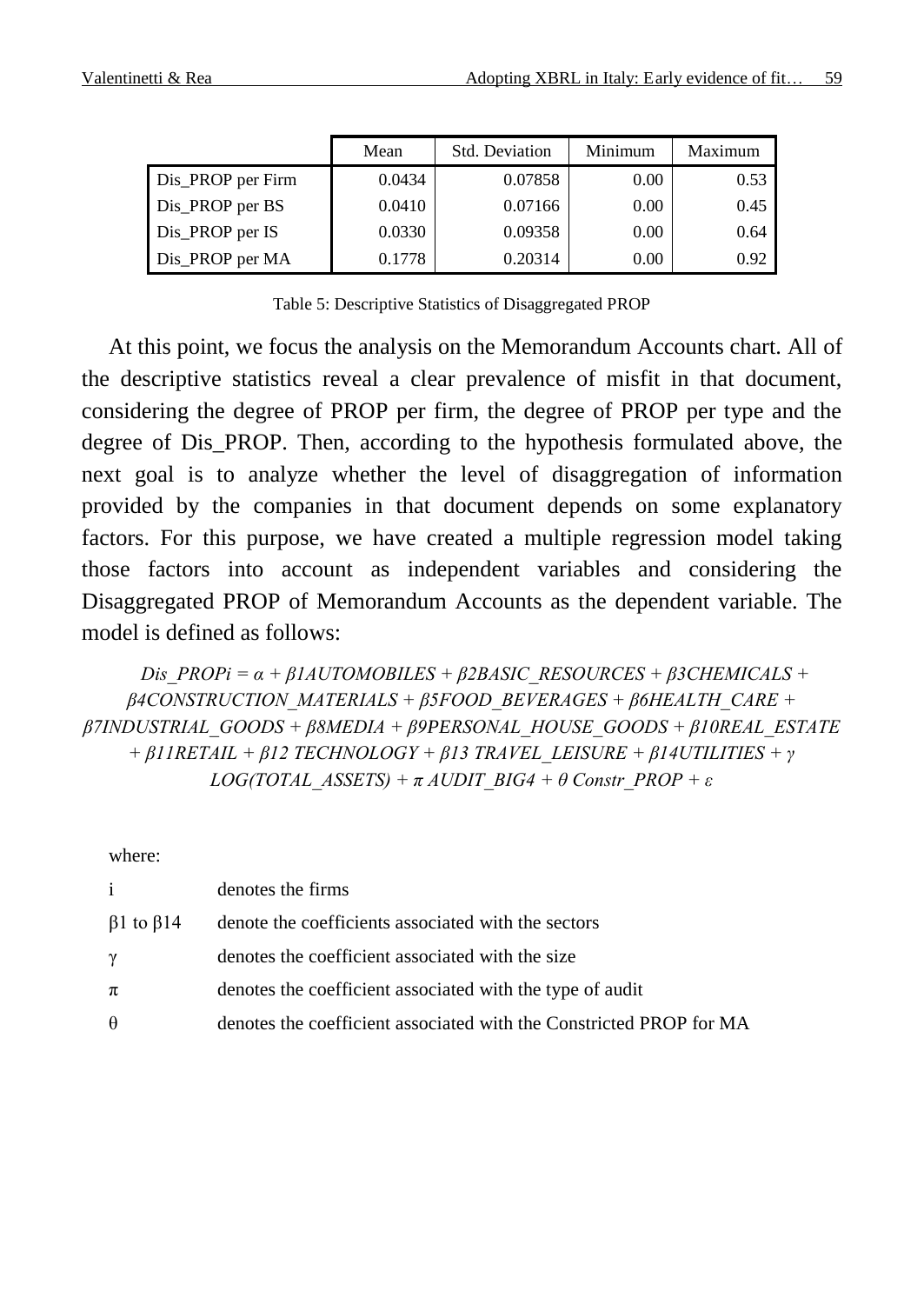| Dependent Variable: Dis PROP MA                                  |             |            |             |        |
|------------------------------------------------------------------|-------------|------------|-------------|--------|
| Method: Least Squares                                            |             |            |             |        |
| White Heteroskedasticity-Consistent Standard Errors & Covariance |             |            |             |        |
| Variable                                                         | Coefficient | Std. Error | t-Statistic | Prob.  |
| $\overline{C}$                                                   | $-0.175963$ | 0.136807   | $-1.286217$ | 0.2003 |
| <b>AUTOMOBILES</b>                                               | 0.062732    | 0.077481   | 0.809645    | 0.4194 |
| <b>BASIC RESOURCES</b>                                           | 0.136754    | 0.071856   | 1.903165    | 0.0589 |
| <b>CHEMICALS</b>                                                 | 0.260559    | 0.066311   | 3.929322    | 0.0001 |
| <b>CONSTRUCTION MATERIALS</b>                                    | 0.041804    | 0.104342   | 0.400642    | 0.6892 |
| <b>FOOD BEVERAGES</b>                                            | 0.144136    | 0.092264   | 1.562216    | 0.1203 |
| <b>HEALTH CARE</b>                                               | 0.186417    | 0.093995   | 1.983259    | 0.0491 |
| <b>INDUSTRIAL GOODS</b>                                          | 0.136094    | 0.072634   | 1.873704    | 0.0628 |
| <b>MEDIA</b>                                                     | 0.079437    | 0.071209   | 1.115535    | 0.2663 |
| PERSONAL HOUSE GOODS                                             | 0.107814    | 0.064424   | 1.673504    | 0.0962 |
| <b>REAL ESTATE</b>                                               | 0.037672    | 0.072717   | 0.518062    | 0.6051 |
| <b>RETAIL</b>                                                    | 0.101079    | 0.064479   | 1.567631    | 0.1190 |
| <b>TECHNOLOGY</b>                                                | $-0.050503$ | 0.062547   | $-0.807450$ | 0.4206 |
| <b>TRAVEL LEISURE</b>                                            | 0.059575    | 0.065784   | 0.905607    | 0.3665 |
| <b>UTILITIES</b>                                                 | 0.024854    | 0.127622   | 0.194749    | 0.8458 |
| LOG(TOTAL_ASSETS)                                                | 0.032297    | 0.011788   | 2.739737    | 0.0069 |
| <b>AUDIT BIG4</b>                                                | $-0.015100$ | 0.045449   | $-0.332246$ | 0.7401 |
| Constr PROP MA                                                   | $-0.474780$ | 0.073433   | $-6.465444$ | 0.0000 |
| R-squared                                                        | 0.252478    |            |             |        |
| F-statistic                                                      | 3.099379    |            |             |        |
| Prob(F-statistic)                                                | 0.000102    |            |             |        |

Table 6: Multiple regression model

The  $R<sup>2</sup>$  value of the model indicates that the independent variables explain 25.248% of the variation of the dependent variable (see Table 6). The values of the *t* statistic indicate that the following factors are significant: sector, size, less disaggregated information. On the basis of these results, the hypotheses stated above can be tested.

Concerning the impact of the sectors, the first hypothesis can be accepted at the 5% significance level. Specifically, both the Chemicals and Health Care sectors have a positive and significant relationship with the dependent variable ( $\beta_1$  = 0.2605 and  $\beta_5 = 0.1864$ ). That is, companies belonging to those sectors tend to disclose more disaggregated information than the schema provided by the regulations. The second hypothesis can also be accepted at the 1% significance level. The variable LOG(TOTAL\_ASSETS) is positively associated with Disaggregated PROP ( $\gamma = 0.0323$ ). This means that larger companies tend to report more information. The fourth hypothesis can also be accepted because the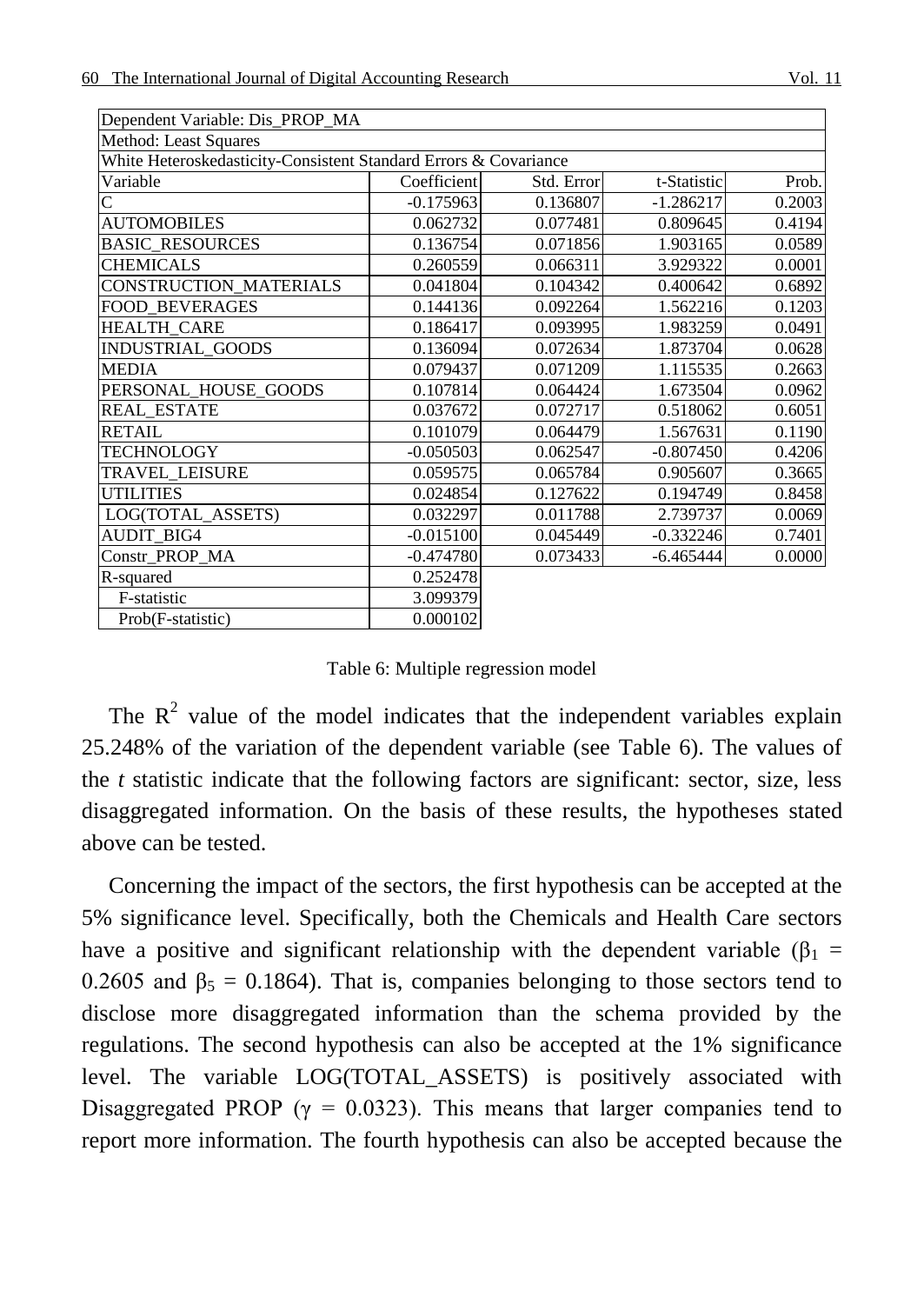variable Constr\_PROP\_MA has a negative and significant association with the Dis PROP ( $\theta$  = 0.4748). This result supports our suggestion that the practice of subdivision and addition of certain items contrasts with the practice of grouping other items in the same report. Lastly, the third hypothesis cannot be accepted; that is, the type of audit does not affect the level of disaggregation of information.

# **4. DISCUSSION AND RESEARCH IMPLICATIONS.**

XBRL is becoming the leading means of global financial communication. The first area of interest, particularly, is corporate financial reporting, which must communicate, in real time, a large amount of digital financial information across the world. In this context, the role of XBRL taxonomies is fundamental because these taxonomies must reflect both the accounting principles issued by standard authorities and the current reporting practices of firms. In this study, the concept of "fit" between a standard taxonomy and financial reporting practices was examined in the context of the Italian adoption of XBRL. We have also tried to empirically identify the factors that could explain the level of misfit observed in terms of the disaggregation of information. The results obtained raise some preliminary considerations.

The first aspect concerns the dichotomy between the degrees of misfit observed among different types of financial statement. Specifically, both Balance Sheet and Income Statement have an almost perfect fit with the taxonomy, whereas the Memorandum Accounts have a consistent degree of misfit. This evidence leads us to explore this misfit in greater depth to identify the factors that can influence the different levels of disaggregation of information provided in that document. Specifically, the analysis by industries indicates that companies belonging to the Chemicals and Health Care sectors tend to disclose more information than other companies. This finding can justify some private extensions to report specific concepts pertaining to those particular sectors. Additional tests reveal that company size can also influence the information provided. Larger companies, in fact, seem to provide more disaggregated information. This result is consistent with the prevalent literature, which indicates that larger companies can provide more information for a wider number of stakeholders at relatively low costs. Lastly, it is noticed that the practice of subdivision and addition of certain items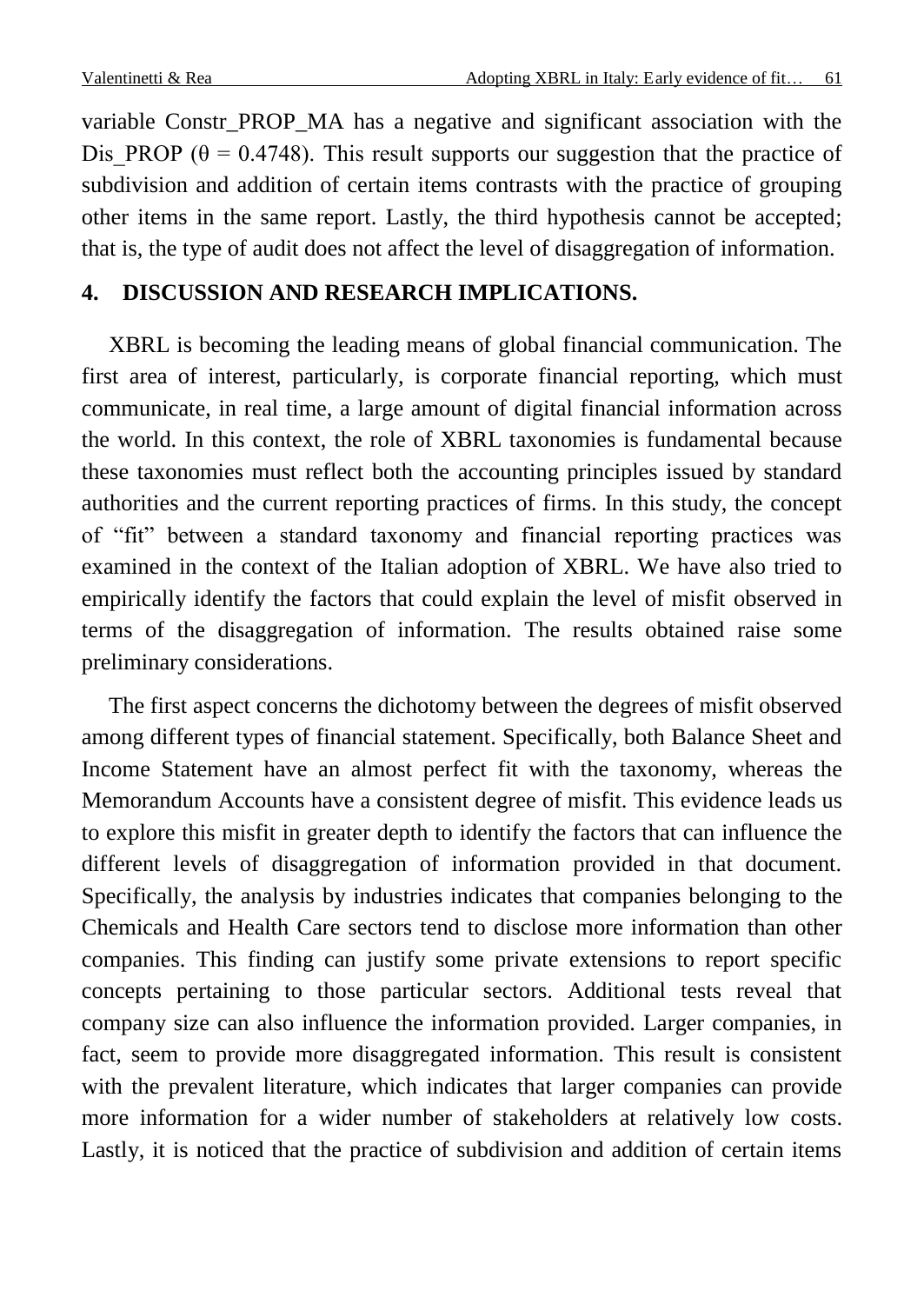by some companies contrasts with the practice of grouping items by other companies.

The second aspect concerns the type of misfit observed and the differences in the aggregation of data between the reporting practices of firms and the taxonomy hierarchy. The *Firm Specific* and *New Tag* items are more prevalent than the *Grouped* items; that is, companies tend to report more disaggregated information. Therefore, if the firms apply the taxonomy as written without any changes, they can achieve complete comparability of data but with a loss of detailed information. In this case, the taxonomy represents a "common, agreed-upon and stable reference" (Bovee *et al.* 2002), but it cannot capture information at the same level of detail provided by the firms. However, if the firms prefer to extend the taxonomy by creating custom tags, they can preserve the detailed information but with a potential loss of comparability. Specifically, comparability can be preserved at least at the taxonomy hierarchical level but not for the extensions that do not represent agreed-upon concepts. Furthermore, different firms can create different tags for the same account. Unfortunately, the Italian register does not allow companies to send both the XBRL file and the extended version of their XBRL taxonomies, which is allowed in the US. This is a disincentive for companies to disclose more with XBRL; therefore these companies need to revert to the traditional PDF file to disclose more.

Furthermore, considering the general level of fit as a whole, this study suggests several broader research implications.

First, we think that a good fit between a standard taxonomy and the reporting practices of firms could facilitate the widespread adoption of XBRL. Given a well defined set of tags, the accounting departments of firms can more easily tag their data. This convenience could reduce possible skepticism towards a new technology-based method of reporting, such as XBRL, especially for small- and medium-sized entities.

Second, another advantage involves the usefulness of tagged data. When a large amount of firms rely on a unique "well fitted" standard taxonomy, a truly useful and reliable database of financial data will develop. In this way, every entity in the financial community can rely on data tagged with the same language;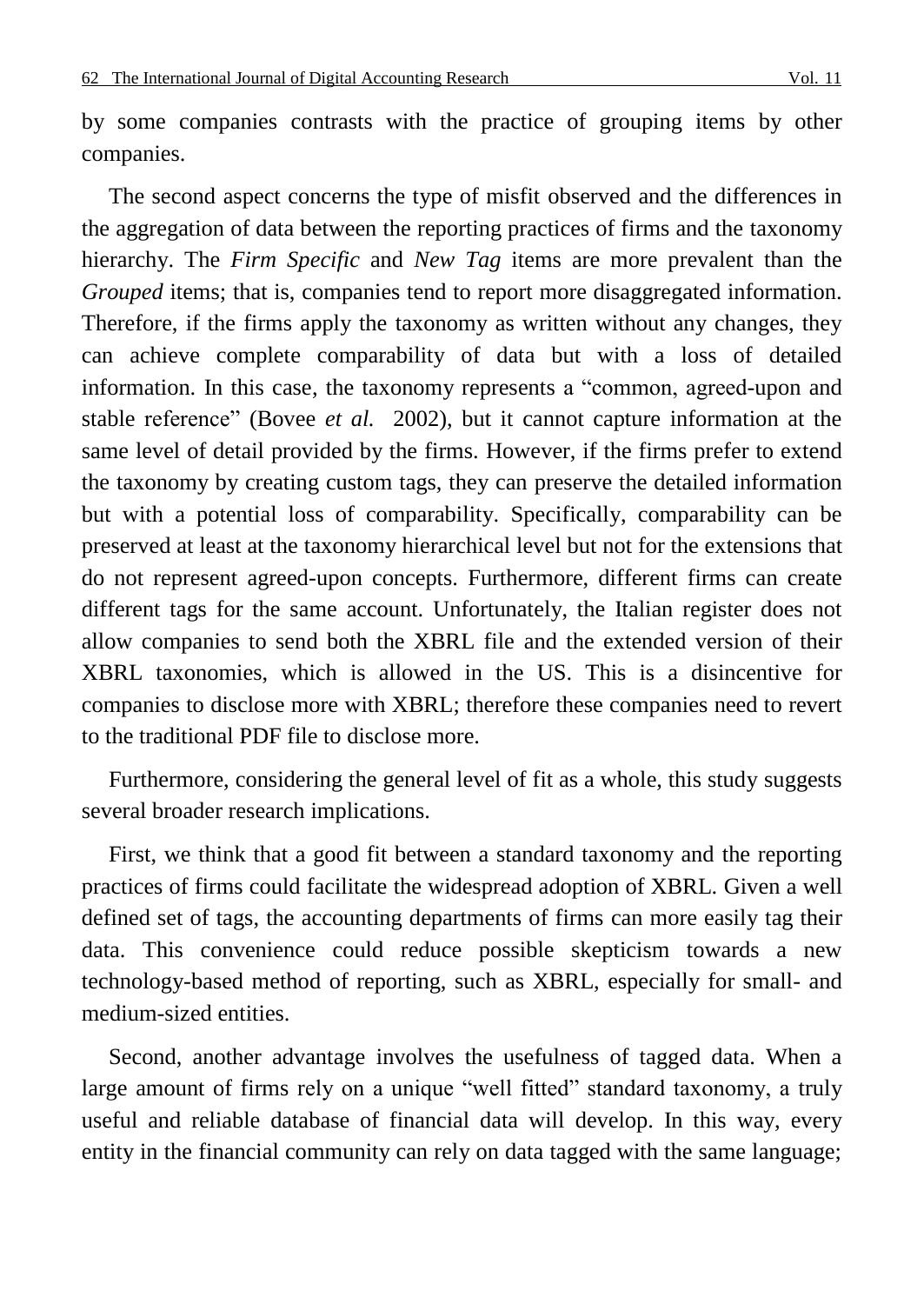this allows them to minimize potential problems with the comparability of data.

Third, a good fit could encourage the firm to use XBRL, starting with external financial reporting and subsequently "drilling down" to internal financial and nonfinancial reporting. A possible solution could be the application of the Resource-Event-Agent (REA) model in conjunction with the eXtensible Business Reporting Language Global Ledger (XBRL GL), as proposed by Amrhein *et al.* (2009). That method provides an ontology and an associated process that is able to capture a comprehensive amount of business information to be reported in XBRL format.

Lastly, a common adoption of XBRL based on a unique local standard taxonomy (such as the Italian GAAP Taxonomy for the Italian non-listed companies) could be an optimum test bed towards the possible future adoption of International Financial Reporting Standards. In other words, we believe that an early familiarization with XBRL taxonomies could help such firms in applying IFRS through a well defined international taxonomy (such as the IFRS Taxonomy<sup>16</sup>).

In conclusion, we wish to restate the role of XBRL taxonomies in digital financial reporting, both for firms and for other users of financial information. Future research studies should periodically review the Italian case to detect whether and how the companies are meeting their reporting requirements through the effective application of the taxonomy. Now that the Italian XBRL adoption for non-listed companies has been outlined in this work, it will be essential to extend this research to the context of listed companies and to compare this XBRL implementation process with others at the international level, especially with the case of the SEC filing program.

# **5. REFERENCES**

 $\overline{a}$ 

ADAMS, M.; HOSSAIN, M. (1998): "Managerial discretion and voluntary disclosure: empirical evidence from the New Zealand life insurance industry", *Journal of Accounting and Public Policy*, vol.17, n.3: 245-281. [http://dx.doi.org/10.1016/S0278-4254\(98\)10003-0](http://dx.doi.org/10.1016/S0278-4254(98)10003-0)

<sup>&</sup>lt;sup>16</sup> See <http://www.ifrs.org/XBRL/IFRS+Taxonomy/Previous+taxonomies.htm>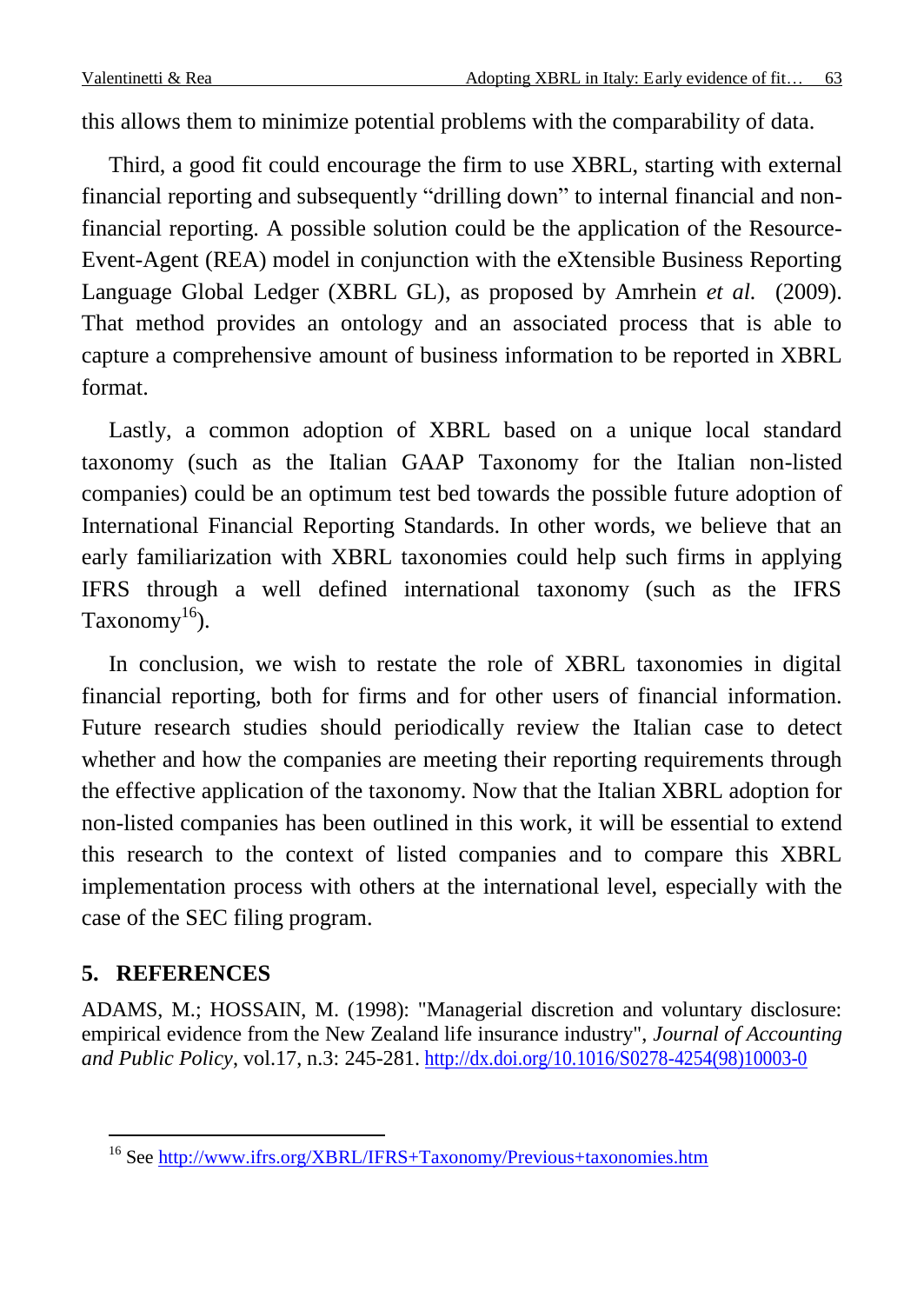AITKEN, M.; HOOPER, C.; PICKERING, J. (1997): "Determinants of voluntary disclosure of segment information: a re-examination of the role of diversification strategy", *Accounting Finance,* vol.37, n.1: 89-109. [http://dx.doi.org/10.1111/j.1467-](http://dx.doi.org/10.1111/j.1467-629X.1997.tb00315.x) [629X.1997.tb00315.x](http://dx.doi.org/10.1111/j.1467-629X.1997.tb00315.x)

AMRHEIN, D.G.; FAREWELL, S.; PINSKER, R. (2009): "REA and XBRL GL: Synergies for the 21st Century Business Reporting System", *The International Journal of Digital Accounting Research*, vol.9, n.October: 127-152. [http://dx.doi.org/10.4192/1577-](http://dx.doi.org/10.4192/1577-8517-v9_5) [8517-v9\\_5](http://dx.doi.org/10.4192/1577-8517-v9_5)

ARMENIC, J.; MAIOCCO, M. (1981): "Improvement in disclosure by Canadian public companies", *Cost and Management*, vol.55, n.6: 16-20.

BALDWIN, A.A.; BROWN, C.E.; TRINKLE, B.S. (2006): "XBRL: An Impacts framework and Research Challenge", *Journal of Emerging Technologies in Accounting*, vol.3, n.1: 97-116.<http://dx.doi.org/10.2308/jeta.2006.3.1.97>

BAZLEY, M.; BROWN, P.; IZAN, H.Y. (1985): "An analysis of lease disclosures by Australian companies", *Abacus*, vol.21, n.1: 44-63. [http://dx.doi.org/10.1111/j.1467-](http://dx.doi.org/10.1111/j.1467-6281.1985.tb00111.x) [6281.1985.tb00111.x](http://dx.doi.org/10.1111/j.1467-6281.1985.tb00111.x)

BONSÓN, E. (2001): "The Role of XBRL in Europe", *The International Journal of Digital Accounting Research*, vol.1, n.December: 101-110. http://dx.doi.org/10.4192/157 7-8517-v1\_5

BONSÓN, E.; CORTIJO, V.; ESCOBAR, T. (2009a): "Towards the global adoption of XBRL using International Financial Reporting Standards (IFRS)", *International Journal of Accounting Information Systems*, vol.10, n.1: 46-60. http://dx.doi.org/10.1016/j.accinf. 2008.10.002

BONSÓN, E.; CORTIJO, V.; ESCOBAR, T. (2009b): "A Delphi Investigation to Explain the Voluntary Adoption of XBRL", *The International Journal of Digital Accounting Research*, vol.9, n.December: 193-205. [http://dx.doi.org/10.4192/1577-8517-v9\\_7](http://dx.doi.org/10.4192/1577-8517-v9_7)

BONSÓN, E.; ESCOBAR, T.; FLORES, F. (2009c): "Towards an ontology-based network for banking supervision", *Online Information Review*, vol.33, n.5: 943-955. <http://dx.doi.org/10.1108/14684520911001927>

BONSÓN, E.; ESCOBAR, T. (2006): "Digital reporting in Eastern Europe: an empirical study", *International Journal of Accounting Information Systems*, vol.7, n.4: 299-318. http://dx.doi.org/10.1016/j.accinf.2006.09.001

BONSÓN, E.; ESCOBAR, T. (2002): "A Survey on Voluntary Disclosure on the Internet. Empirical Evidence from 300 European Union Companies", *The International Journal of Digital Accounting Research*, vol.2, n.June: 27-51. http://dx.doi.org/10.4192/1577-8517-v2\_2

BORITZ, J.E.; NO, W.G. (2009): "Assurance on XBRL-related documents: the case of United Technologies Corporation", *Journal of Information Systems*, vol.23, n.2: 49-78. <http://dx.doi.org/10.2308/jis.2009.23.2.49>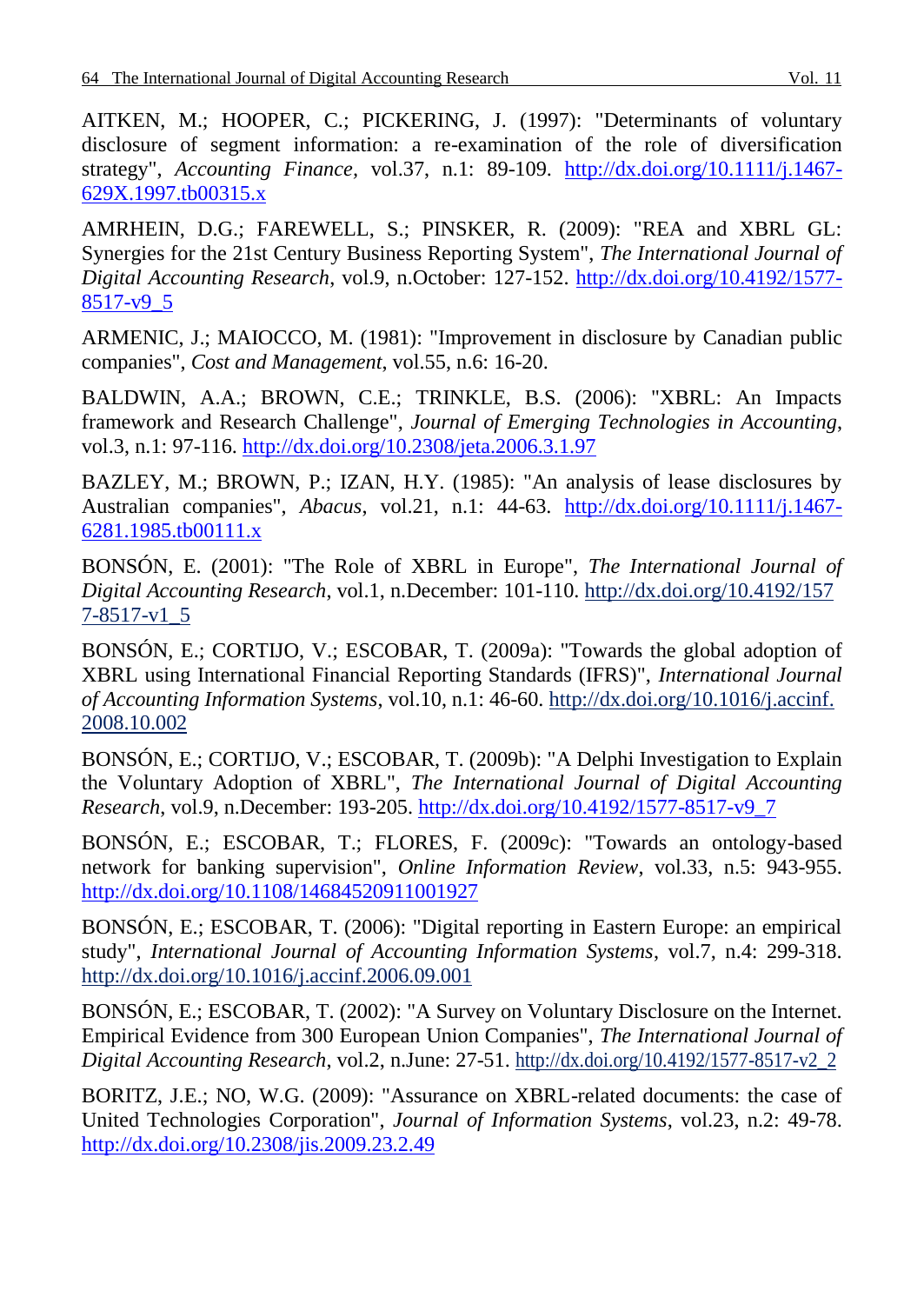BORITZ, J.E.; NO, W.G. (2008): "The SEC's XBRL Voluntary Filing Program on EDGAR: A Case for Quality Assurance", *Current Issues in Auditing*, vol.2, n.2: A36- A50.<http://dx.doi.org/10.2308/ciia.2008.2.2.A36>

BORITZ, J.E.; NO, W.G. (2003): Assurance Reporting for XBRL: XARL (eXtensible Assurance Reporting Language). Trust and Data Assurances in Capital Markets: The Role of Technology Solutions. Bryant College: 17-31. http://www.xbrleducation.com/pub s/PWC\_Book.pdf

BOVEE, M.; ETTREDGE, M.; SRIVASTAVA, R.P.; VASARHELYI, M.A. (2002): "Does the year 2000 XBRL Taxonomy accomodate current business financial reporting practice?", *Journal of Information Systems*, vol.16, n.2: 165-182.

BOVEE, M.; KOGAN, A.; SRIVASTAVA, R.P.; VASARHELYI, M.A.; NELSON, K. (2005): "Financial Reporting and Auditing Agent with Net Knowledge (FRAANK) and eXtensible Business Reporting Language (XBRL)", *Journal of Information Systems*, vol.19, n.1: 19-41.

CAMFFERMAN, K.; COOKE, T. (2002): "An analysis of disclosure in annual reports of U.K. and Dutch companies", *Journal of International Accounting Research*, vol.1, n.1: 3- 30.<http://dx.doi.org/10.2308/jiar.2002.1.1.3>

CHANG, C.; JARVENPAA, S. (2005): "Pace of Information Systems Standards Development and Implementation: The Case of XBRL", *Electronic Markets*, vol.15, n.4: 365 - 377.<http://dx.doi.org/10.1080/10196780500303029>

CHOW, C.W.; WONG-BOREN, A. (1987): "Voluntary financial disclosure by Mexican corporations", *The Accounting Review*, vol.62, n.3: 533-541.

COHEN, E.E.; LAMBERTON, B.; ROOHANI, S. (2003): The Implications of Economic Theories for Data Level Assurances: Research Opportunities. Trust and Data Assurances in Capital Markets: The Role of Technology Solutions. Bryant College: 51-62.

CRAVEN, B.M.; MARSTON, C.L. (1999): "Financial reporting on the Internet by leading UK companies", *European Accounting Review*, vol.8, n.2: 321-333. <http://dx.doi.org/10.1080/096381899336069>

CRAVEN, B.M.; OTSMANI, B. (1999): Social environmental reporting on the Internet by leading UK companies. *Paper presented at the 22nd Annual Congress of the European Accounting Association*. France.

DEBRECENY, R.S.; CHANDRA, A.; CHEH, J.J.; GUITHUES-AMRHEIN, D.; HANNON, N.J.; HUTCHISON, P.D.; JANVRIN, D.; JONES, R.A.; LAMBERTON, B.; LYMER, A.; MASCHA, M.; NEHMER, R.; ROOHANI, S.; SRIVASTAVA, R.P.; TRABELSI, S.; TRIBUNELLA, T.; TRITES, G.; VASARHELYI, M.A. (2005): "Financial Reporting in XBRL on the SEC's EDGAR System: A Critique and Evaluation", *Journal of Information Systems*, vol.19, n.2: 191-210. http://dx.doi.org/10.23 08/jis.2005.19.2.191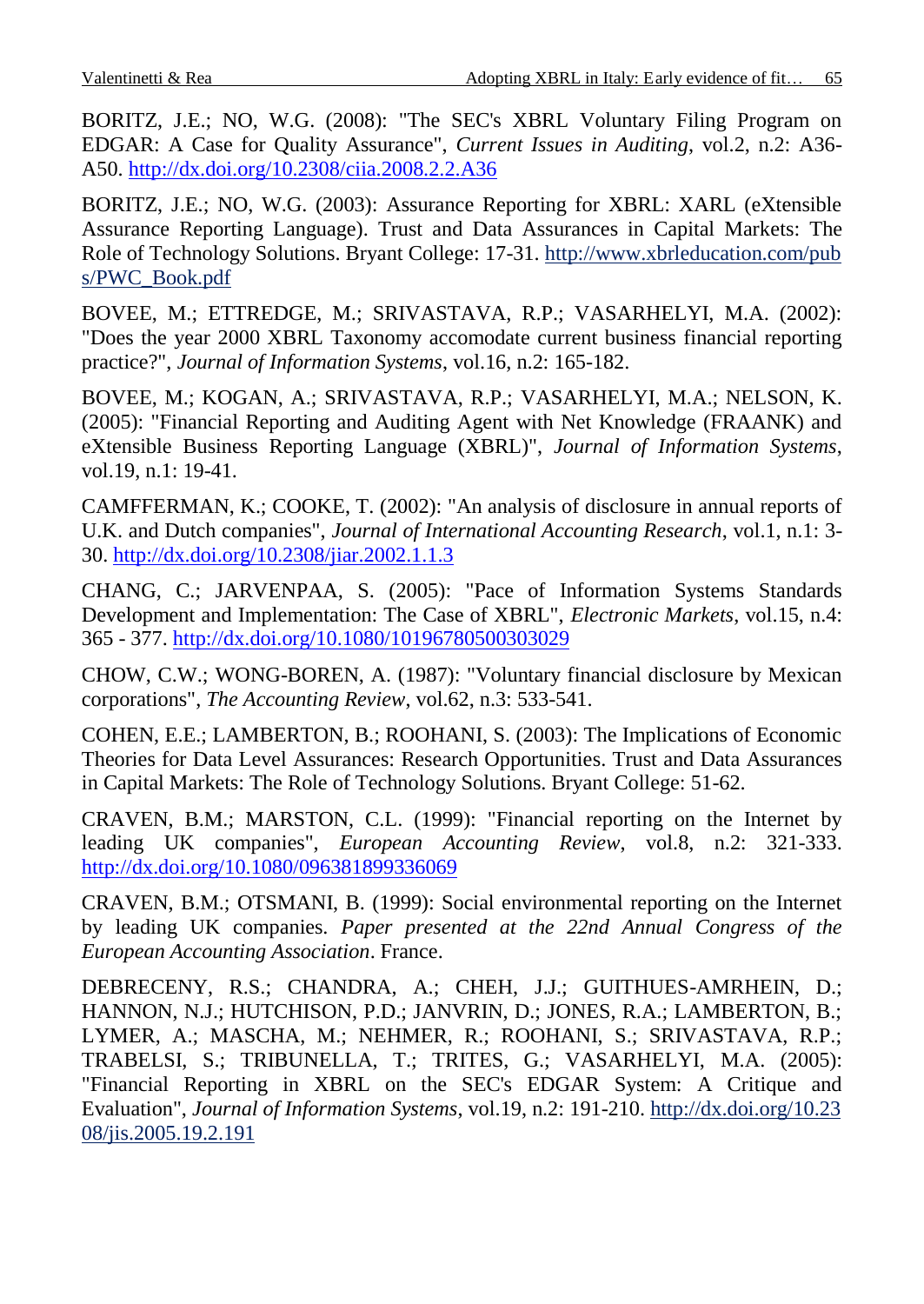DEBRECENY, R.; FAREWELL, S.; PIECHOCKI, M.; FELDEN, C.; GRÄNING, A. (2010): "Does it add up? Early evidence on the data quality of XBRL filings to the SEC", *Journal of Accounting and Public Policy,* vol.29, n.3: 296-306. http://dx.doi.org/10.1016/ j.jaccpubpol.2010.04.001

DEBRECENY, R.; GRAY, G.L. (2001): "The production and use of semantically rich accounting reports on the Internet: XML and XBRL", *International Journal of Accounting Information Systems*, vol.2, n.1: 47-74. http://dx.doi.org/10.1016/S1467- 0895(00)00012-9

EFENDI, J.; SMITH, M.L.; WONG, J. (2009): "Longitudinal Analysis of Voluntary Adoption of XBRL on Financial Reporting". Available at<http://ssrn.com/abstract=1440956>

FASB (1980): Quality Characteristics of Accounting Information. Statement of Financial Accounting Concepts No. 2. Financial Accounting Standard Board, Stamford.

GHANI, E.K.; LASWAD, F.; TOOLEY, S. (2009): "Digital Reporting Formats: Users' Perceptions, Preferences and Performances", *The International Journal of Digital Accounting Research*, vol.9, n.July: 45-98. [http://dx.doi.org/10.4192/1577-8517-v9\\_3](http://dx.doi.org/10.4192/1577-8517-v9_3)

LANG, M.; LUNDHOLM, R. (1993): "Cross-sectional determinants of analyst ratings of corporate disclosures", *Journal of Accounting Research*, vol.31, n.2: 246-272.

LOCKE, J.; LOWE, A. (2007): "XBRL: An (Open) Source of Enlightenment or Disillusion?", *European Accounting Review*, vol.16, n.3: 585-623. http://dx.doi.org/10.10 80/09638180701507163

LYMER, A.; DEBRECENY, R. (2003): "The Auditor and Corporate Reporting on the Internet: Challenges and Institutional Responses", *International Journal of Auditing*, vol.7: 103-120.<http://dx.doi.org/10.1111/1099-1123.00063>

MARSHALL, B.; MORTENSON, K.; BOURNE, A.; PRICE, K. (2010): "Visualizing Basic Accounting Flows: Does XBRL + Model + Animation = Understanding?", *The International Journal of Digital Accounting Research*, vol.10, n.March: 27-54. [http://dx.doi.org/10.4192/1577-8517-v10\\_2](http://dx.doi.org/10.4192/1577-8517-v10_2)

MCKINNON, J.L.; DALIMUNTHE, L. (1993): "Voluntary disclosure of segment information by Australian diversified companies", *Accounting Finance*, vol.33, n.1: 33- 51.<http://dx.doi.org/10.1111/j.1467-629X.1993.tb00192.x>

PLUMLEE, R.D.; PLUMLEE, M.A. (2008): "Assurance on XBRL for Financial Reporting", *Accounting Horizons*, vol.22, n.3: 353-368. http://dx.doi.org/10.2308/acch.20 08.22.3.353

ROOHANI, S.; XIANMING, Z.; CAPOZZOLI, E.A.; LAMBERTON, B. (2010): "Analysis of XBRL Literature: A Decade of Progress and Puzzle", *The International Journal of Digital Accounting Research*, vol.10, n.November: 131-147. [http://dx.doi.org/10.4192/1577-8517-v10\\_6](http://dx.doi.org/10.4192/1577-8517-v10_6)